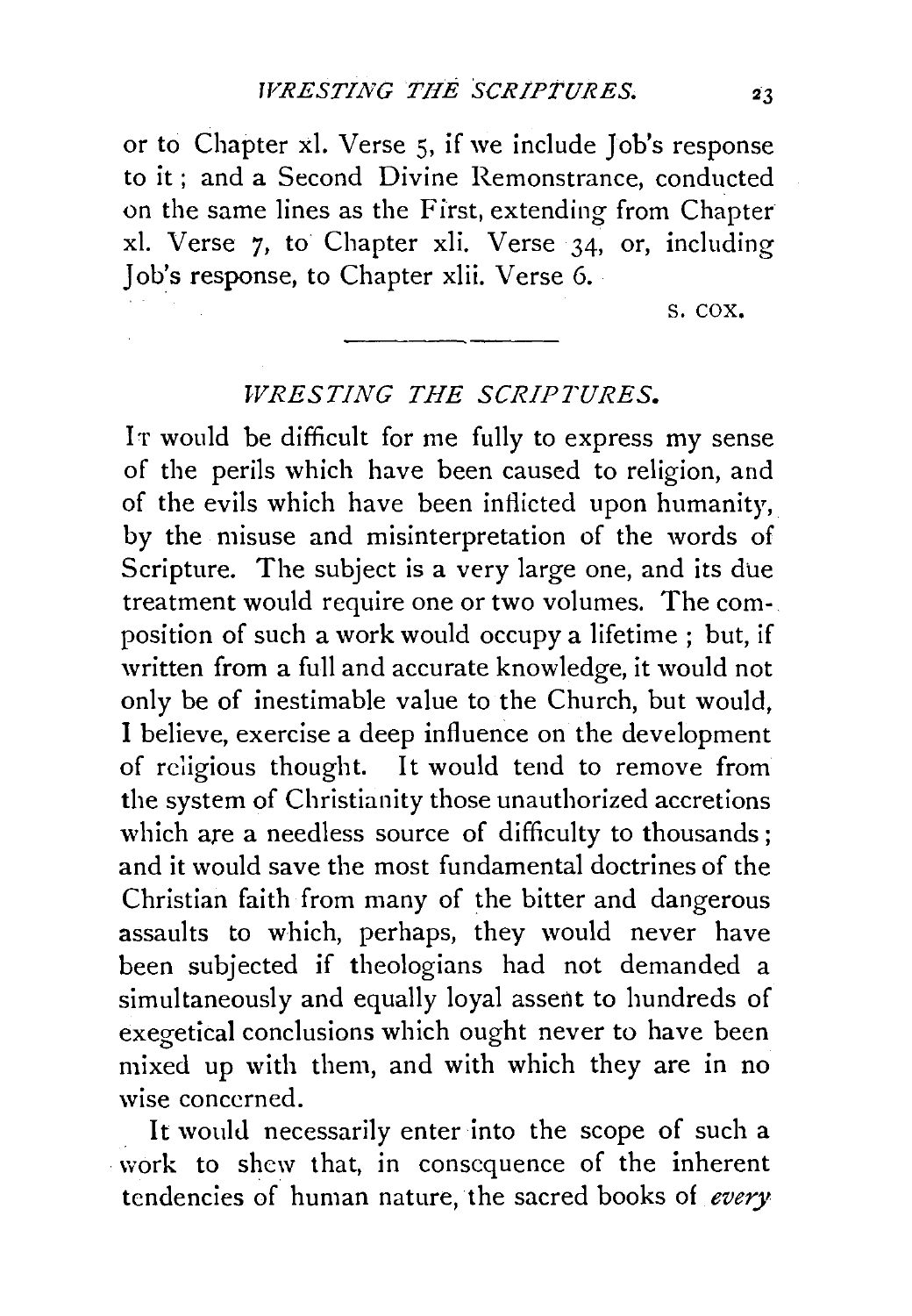religion have been liable to be overlaid with such masses of commentary and inference as to lose no little of their original simplicity and to become like rivers which are lost in morass and sand from the very wealth of their own sedimentary deposits. The monstrous developments of modern Brahminism are utterly alien from the spirit of the Vedas on which they profess to rest; and when European scholars taught the Hindoos to read their own ancient books with fresh eyes, they revealed to them at once how antagonistic were Sutteeism and many other practices to the simpler and nobler spirit of their early religious hymns. Similarly Buddhism, entangled in masses of speculation and ritual, seems to have lost no little of what it might have derived from the high and pure morality of Gautama's teaching. Even a Christian may read with interest the moral aphorisms and exhortations of Confucius, yet nothing can exceed the emptiness, superstition, and aridity of Confucianism as it nominally prevails in modern China. We cannot say very much in favour of the Koran, yet the Koran is at least far superior in tone to the religion which professes to refer every practice and principle to the arbitrament of its asserted inspiration. The peculiarity of the process which has taken place in these and other religions has been that their sacred books have been first of all exalted by "incredible praises,"<sup>1</sup>

<sup>&</sup>lt;sup>1</sup> "As incredible praises given to men do often abate and impair the credit of their deserved commenclati<>n, so we must likewise take great heed *lest by attributing to Scripture more than it can have,* the incredibility of that do cause even those things which indeed it hath abundantly, to be less reverently esteemed" (Hooker, Eccles. Polity). In one of the most striking passages ever written on the beauty of the English version, F. S. Faber says that "It is worshipped with a positive idolatry, in extenuation of whose grotesque fanaticism its intrinsic beauty pleads availingly with the man of letters and the scholar" *(The Interest aud Characteristics* of *the Lives of the Saiuts,* p. I 16). The passage is usually, but erroneously, attributed to Cardinal Newman.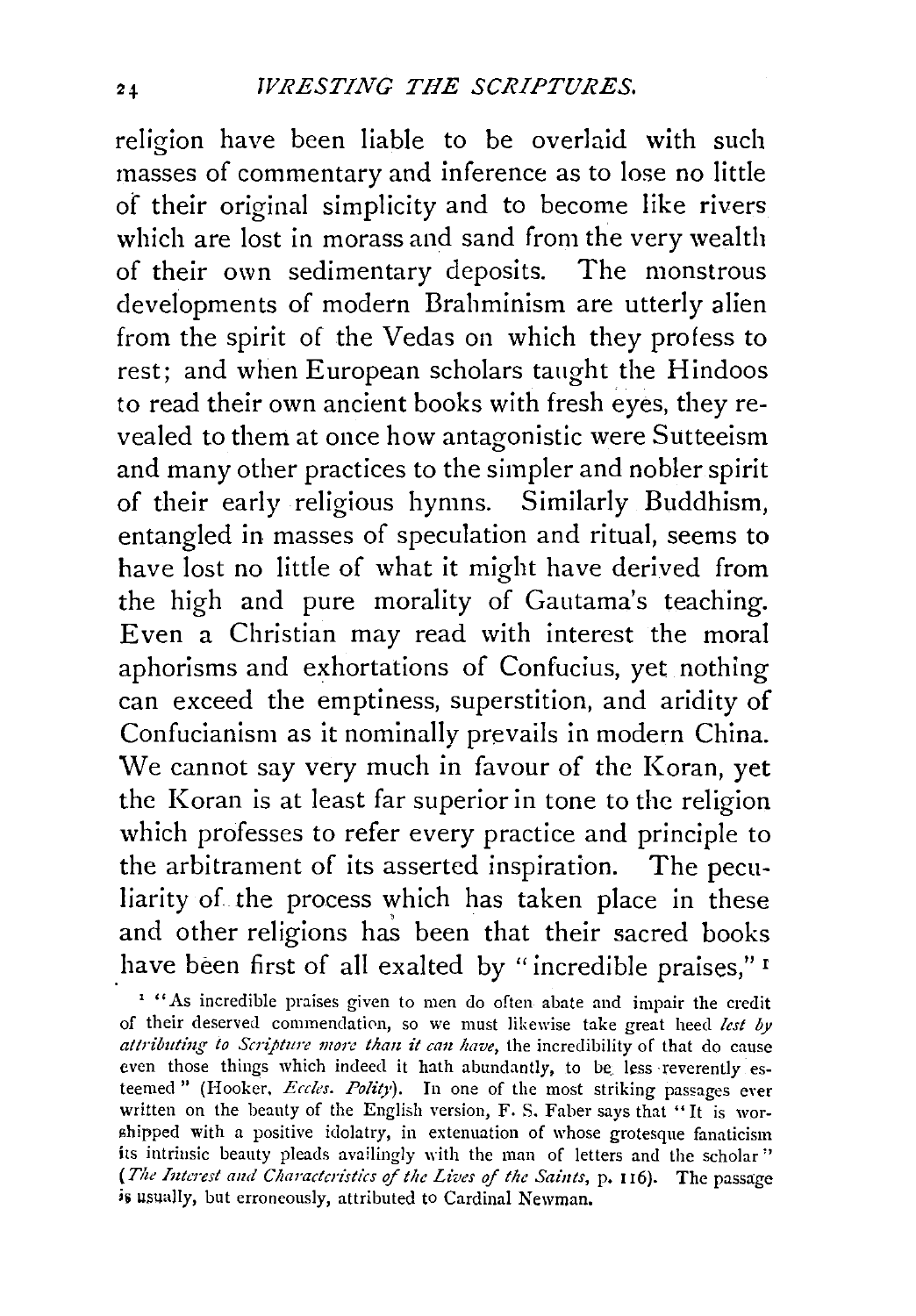then covered by mountain- heaps of exegesis, then interpreted by second-hand inferences, often doubly erroneous, because they have been deduced from an exegesis which has from the first followed mistaken methods-until at last persistent misinterpretation has been stereotyped into a system, and the sacred books themselves have been left out of sight and treated as of secondary importance, or even absolutely superseded by the systems which professed to derive from them their paramount authority.

Such an inquiry would throw great light on the history of human progress and human retrogression; nor would it be difficult to illustrate the part played in the evolution of the drama by indolence and ignorance, by speculative restlessness and careless acquiescence, by designing priestcraft and theological ambition, by fear and jealousy and self-interest, by the reticence of the many and the terrorism of the few.

And every step of the progress would find ample illustration as we saw unfolded before us the steps by which among the ancient Jews the Bible also was gradually subordinated to the Mishnah, and the Mishnab set aside in favour of the Gemara ; the long sall progress by which the work of Ezra gradually lost itself in the work of Rabbi Akibha-until at last they to whom had been entrusted the living oracles of God thought it more conducive to their happiness and their salvation to prefer the "miserable micrology" of the Talmud to the burning inspiration of the Prophets and the Psalms. Some fragmentary illustrations of this part of the subject I have ventured to furnish to readers of THE EXPOSITOR in previous papers on Talmudic Exegesis and the Oral Law; but fully to develop it would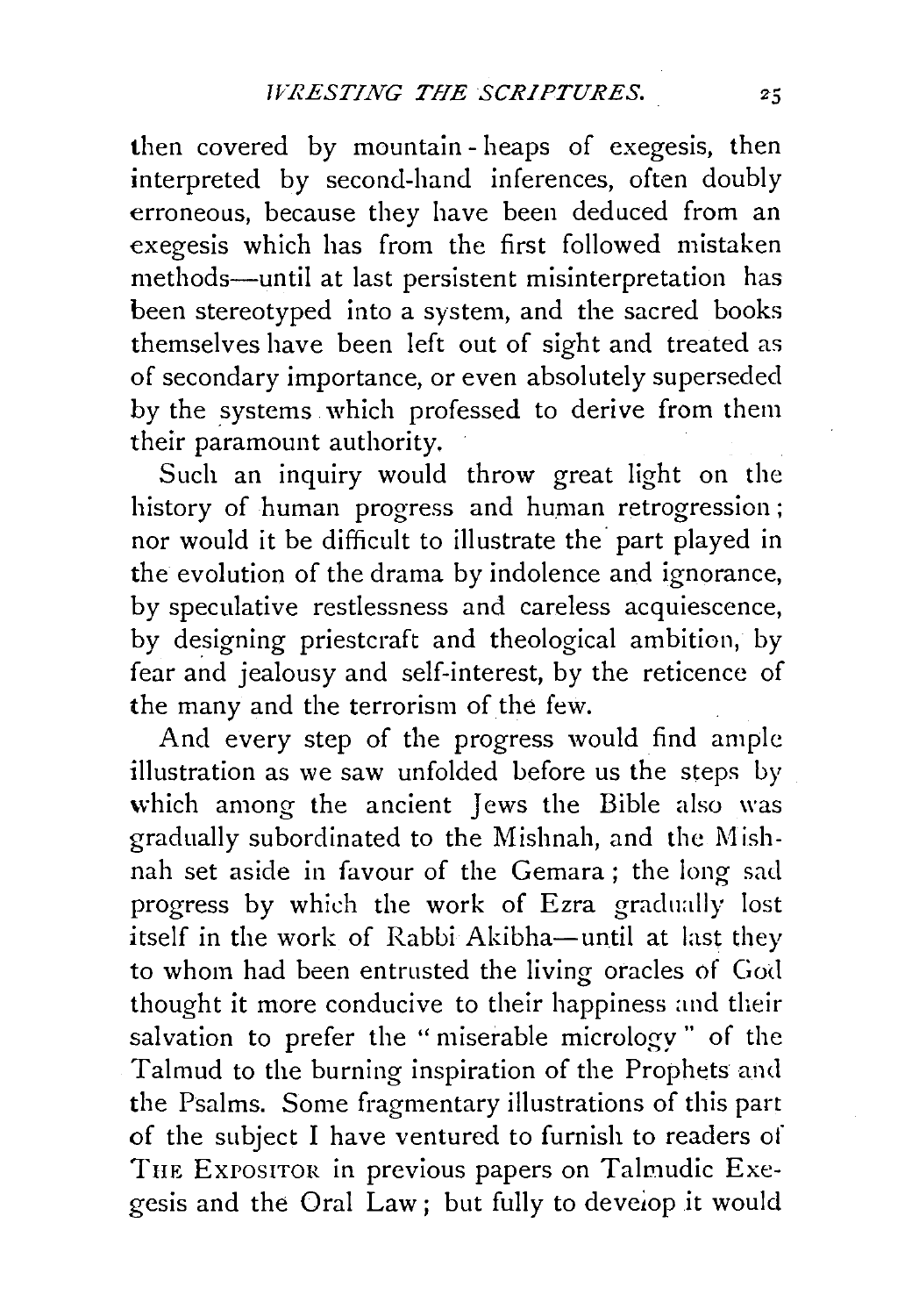require a leisure which I have never enjoyed, and a learning to which I cannot for a moment pretend.

Then again it would be necessary to shew-and this could only be a work of intense labour founded on a lifelong study-the reason why the disastrous methods and assumptions of the Rabbis have been a fatal legacy to all future ages, and have been handed on, in unbroken continuity, to the present day. It may seem a strange, it may seem a boastful thing to say, but it is, I believe, strictly true, that we are in a better position than any previous generation for learning the meaning of the Bible as a whole. The immense widening of the horizon of science, the spread of education to an extent unknown to former ages, the division of labour, the .concentration of knowledge derived from every land and every age, the study of the original languages and of the earliest manuscripts, the better understanding of the laws of criticism, the study of the philosophy of history and of the science of comparative religioneven the disastrous upheaval of old landmarks in many minds, which has compelled so many earnest seekers after God to devote their whole endeavours to giving a reason for the faith that is in them  $-$  all these have tended to a better knowledge of the Bible than was possible to our forefathers since the days of the Apostles. Nor must any Christian lose sight of that doctrine on which all our hopes of enlightenment are founded-I mean the continual presence and guidance of the Holy Spirit of God in the Church and in the individual heart. That inward enlightenment, which always comes to the individual before it penetrates the mass, may enable a man without arrogance to stand alone without mistaking isolation for error or confound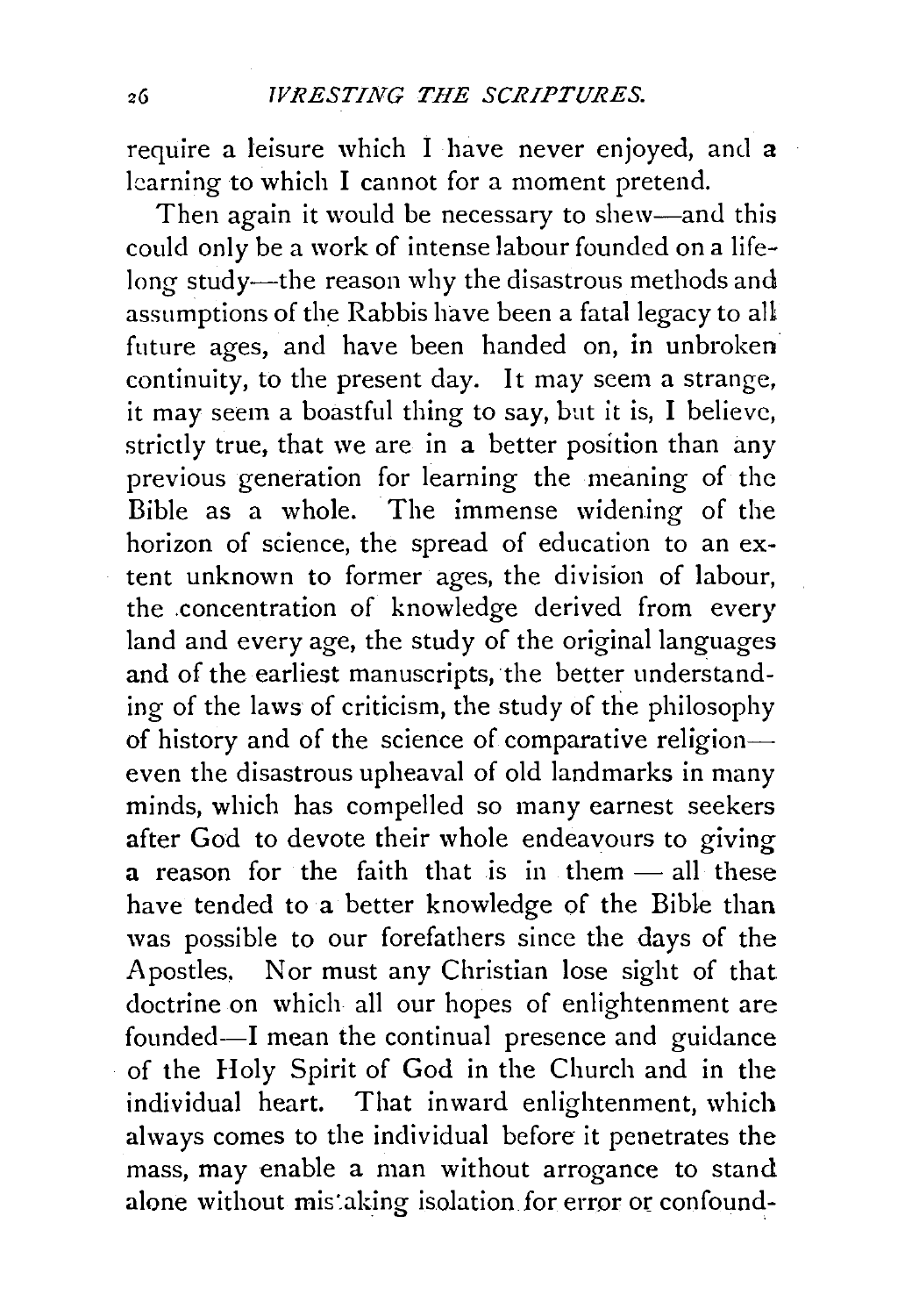ing popularity with wisdom. When great truths are in the process of development, the best and wisest men have often been hated and persecuted only because they were a little before their age; and under such circumstances any man may be proud, like Athanasius of old, to take " the part which has no friend but God and death, the one a defender of his innocency, the other a finisher of his troubles." We do not for a moment suppose that we are better or more gifted than our predecessors in the field of Scriptural interpretation. Many of the conditions of our  $age$ —its cares, its distractions, its hurry, its restlessness - are eminently unfavourable to the possibility of our "contemplating the bright countenance of truth in the mild and dewy air of delightful studies." But these disadvantages are more than counterbalanced by other blessings. We stand as it were upon the shoulders of our ancestors, and therefore in some directions see farther than they. We are inheritors of all their learning and of all their gains. The long results of time have diminished the extraordinary vitality of error. God has long been shewing all things in the slow history of their ripening.

It would then, as I have said, be the difficult and interesting task of the historian of exegesis to shew how it was that the Rabbis handed on the fuming torch of their mistaken methods to the Fathers; how from the Fathers they were inherited by the Schoolmen ; how the revolt of the Reformers from all formal allegiance to the Schoolmen did not emancipate them from many of the premisses and methods by which the Schoolmen had been led into their interminable speculations; how the doctrine of the infallibility of Scripture acquired in the hands of the later Reformers a still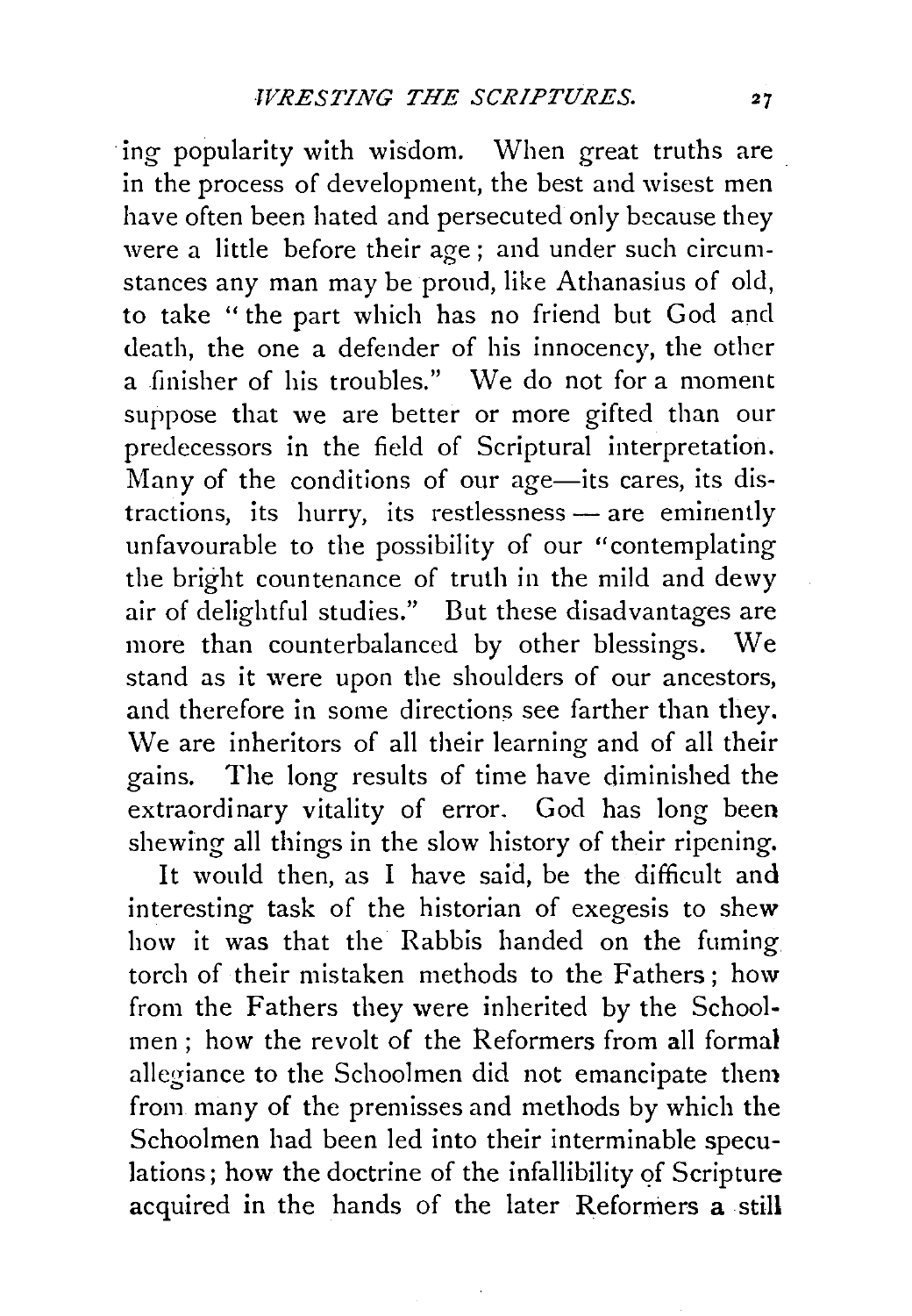grrater rigidity, because they had thrown aside the doctrine of the infallible decisions of the Romish Church; how divines in this day speak about Scripture in an accent of timid conventionalism entirely unknown to Calvin in his day and to Gregory of Nyssa in his; how, in consequence of these facts, mistaken methods and interpretations reign triumphant in the goodly folios of the Puritan and Anglican divines; how-though greatly shaken and discredited-they still exercise a dimming influence, and are still reproduced to the wresting and darkening of Scripture in hundreds of popular sermons and current commentaries.

It would be necessary of course, and it would be easy, to shew in such a history of exegesis that the assumptions on which the whole system has rested find no support in the Scriptures themselves-that they have mainly arisen from the mistake of regarding the Bible as "a talisman sent down from heaven, equipol-1ent in all its parts," instead of regarding it as that which it is and claims to be, the sacred library and literature of a people passing through many stages of Divine education, of which the earlier stages were confessedly transitory and imperfect. It would be further necessary to shew that the principle of a *progressive* illumination is throughout the Scriptures constantly assumed, and that the manner in which the Prophets and the Apostles and our Lord Himself speak ·of the Mosaic legislation proves how far they were from treating every utterance of Scripture as a final .and. irrevocable decision of the revealed will of God. If, indeed, we were to quote the text so often adduced in treating of this subject, that " the letter killeth," we should be guilty of one of the misapplications which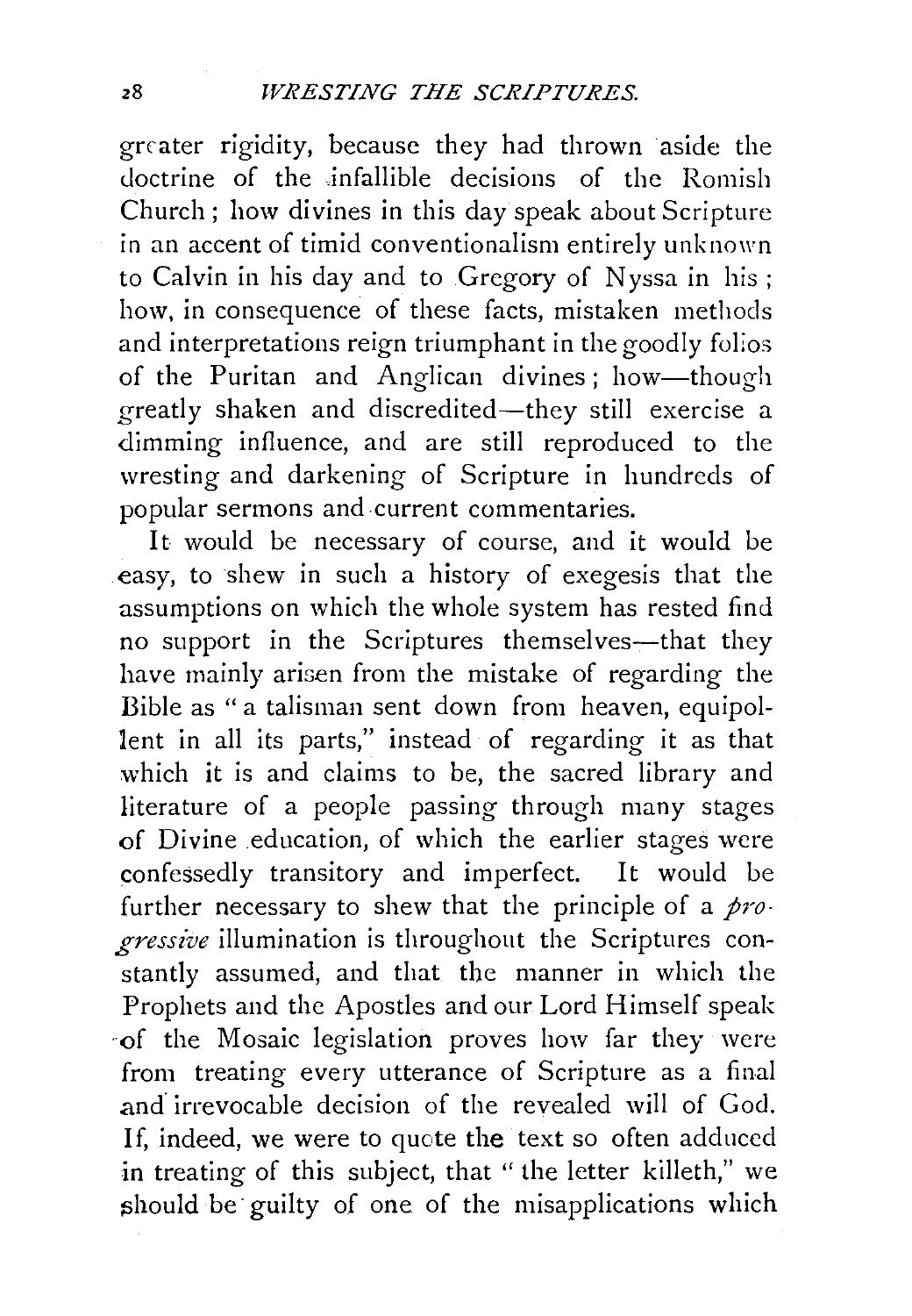have been the source of so much evil. For, although there is infinite value in the distinction between "the letter" and "the spirit,"  $\iota$  and although it is most true that the letter may be so used as to kill both the spirit of the Bible and the spiritual life of the inquirer, yet that particular phrase has another meaning in the verse from which it is quoted.<sup>2</sup> But, on the other hand, we do find in the canonical Scriptures a grave and solemn warning that it is possible to wrest ( $\sigma\tau\rho\epsilon$  $f(3\lambda o\hat{v}\nu)$ -literally, "to wrench," " to torture," to stretch as it were upon the rack, to strain as it were with a windlass-the meaning of Scripture, so as to get out of it, not *its* meaning, but a meaning which it does not render, and which tends to the perdition not only of those who thus treat the Holy Book, but to the rerdition of the progress and welfare of mankind.

That this warning has been fatally neglected no one can deny who has even the most elementary knowledge of European history. But few are, perhaps, aware of the awful *extent* to which Scripture has been distorted to evil purposes, and of the terrible and agelong injuries which these misapplications of Scripture by human ignorance and perversity have inflicted upon generation after generation of unhappy sufferers. The full record of those injuries would be the record of " untold agonies, and blood shed in rivers ;" it would be the record of the lives of millions darkened and blighted by intolerable superstitions; it would be the record of the deadliest violations of the eternal laws of morality

<sup>&</sup>lt;sup>1</sup> 2 Cor. iii. 6; Rom. vii. 6.<br><sup>2</sup> In 2 Cor. iii. 6, rò *ypappa drowrteves* means that the Law, regarded as an outward ordinance, pronounces only the sentence of death (Gal. iii. 10), and could not give life (Gal. iii. 21), and gave strength to sin, which is the sting of death (1 Cor. xv. 56; Rom. v. 12; vii. 9), and was generally a "Jaw of death.'' (Rom. v:ii. 1, 2).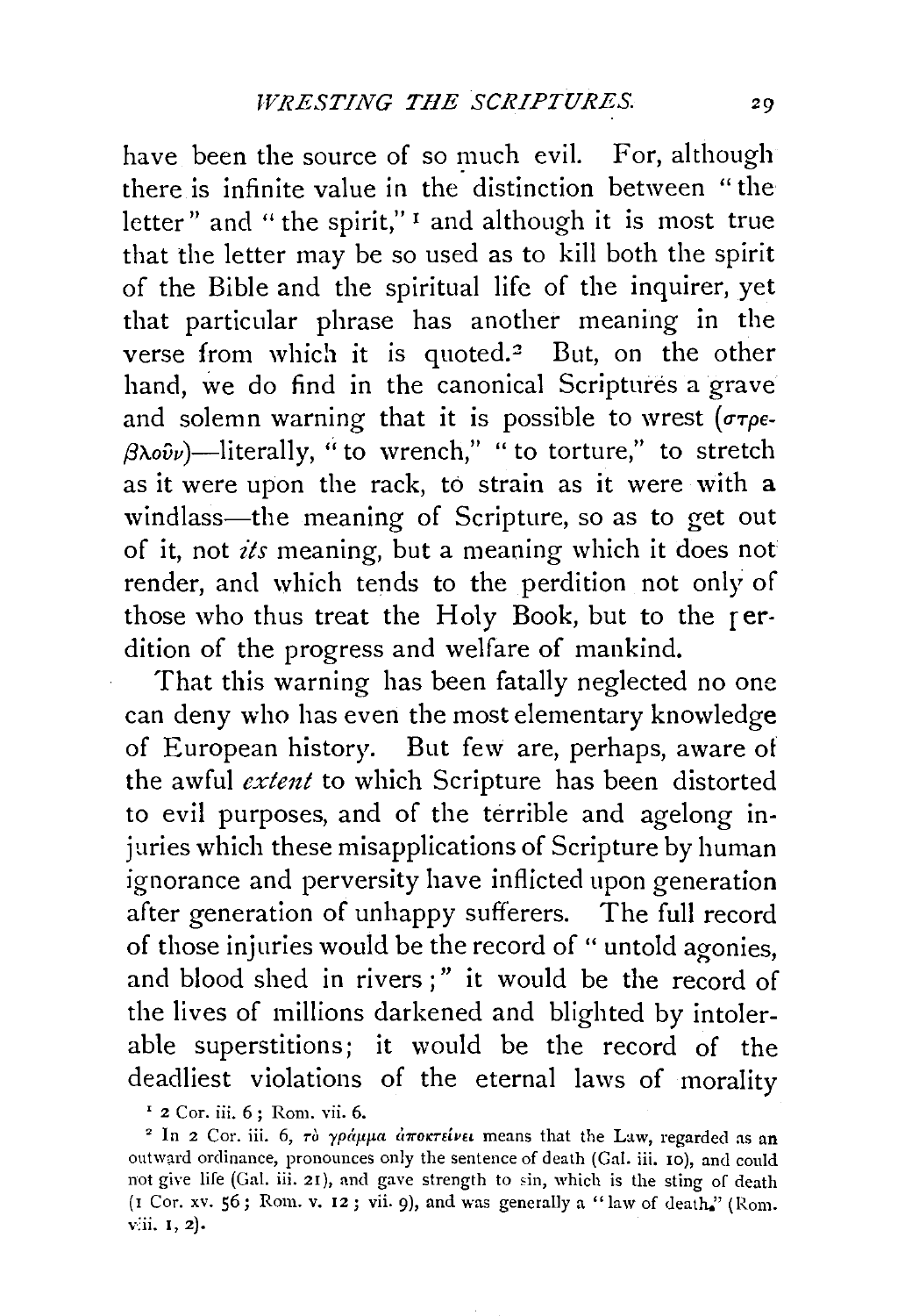committed in the name of religion by those who claimed to be its infallible defenders. For these gross misapplications the Holy Scriptures are in no wise responsible. Those Scriptures are among the most blessed boons which God has ever vouchsafed 'to man ; they are, in comparison with all other sources of knowledge, as waters in the desert, as the shadow of a great rock in a weary land. They are holy, just, and good. Their lessons are lessons of holiness ; their message is a message of peace. " They speak to the ear like music, to the heart like a voice that can never be forgotten." The misguided ingenuity of man has turned into sources of deadly misery many of God's most precious blessings ; but never has a falsely-directed learning, and an arrogant theology, and a designing ambition inflicted upon the world a more shameful injury than when it has perverted the words of truth into defences of error, and the means of enlightenment into the deadliest enginery of superstition. It is only through the sin of man that the Book of Light has been used to perpetuate the darkness ; the Book of Mercy and of Freedom to kindle the faggot of the Inquisitor, to buttress the throne of the tyrant, and to rivet the fetters of the slave.

It would, then, be the duty of the historian of exegesis to shew, by way of warning to the Church, how unparalleled was the mischief, how multitudinous were the evil consequences of this wresting of Scripture. If he were but to take a few conspicuous instances, the evidence might be made to come home to the world with almost overwhelming force.

Take, for instance, the unhallowed antagonism between theology and the progress of knowledge which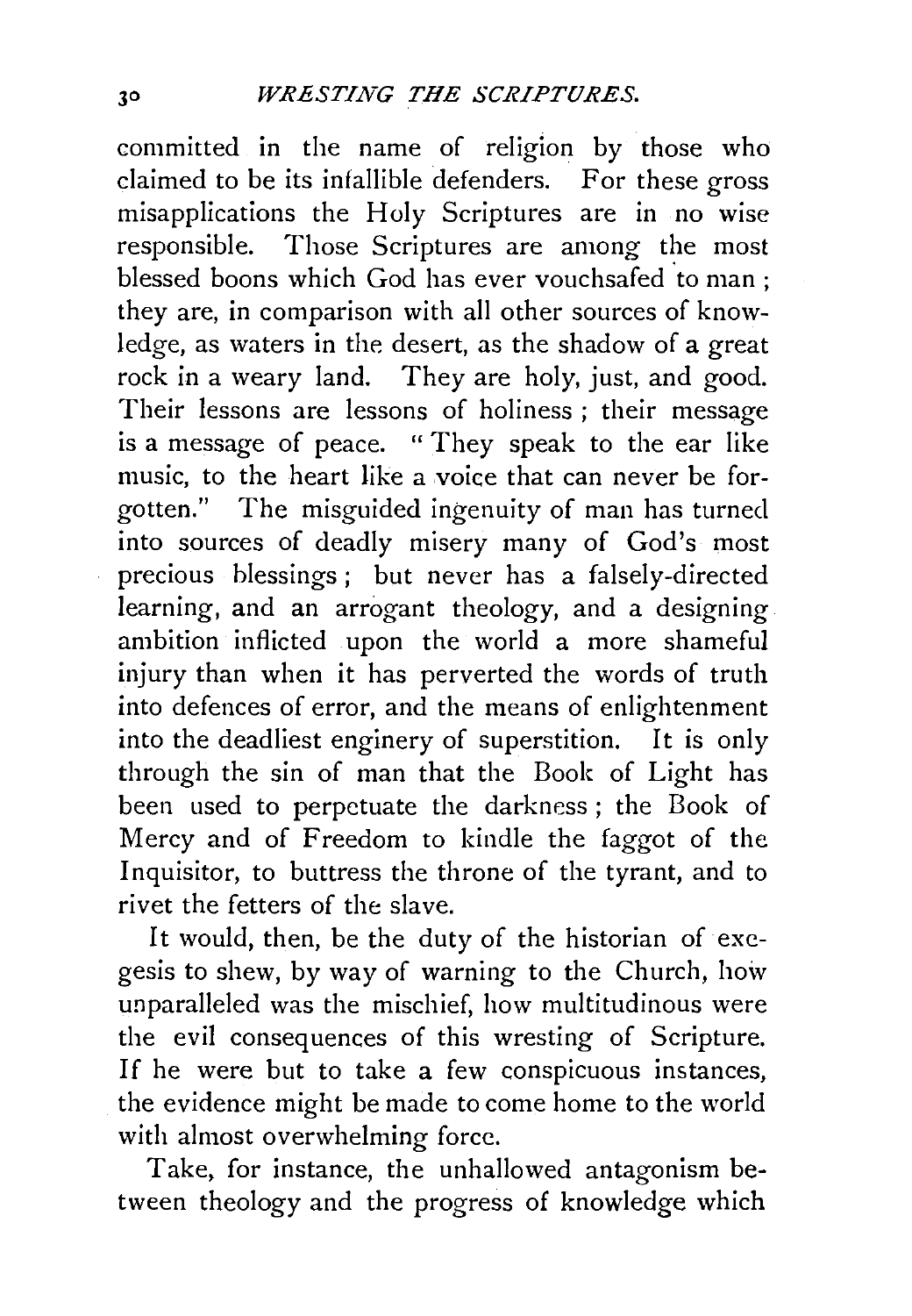caused the many martyrdoms of science. How much shame and anguish, and how long a delay of invaluable blessings, have been caused to mankind by this negative misuse of Scripture; yet on .that wide branch of the subject I shall not even touch, because the evils which have resulted from the abuse of Scripture to retard progress have been as nothing compared with those which have been caused by its positive misuse for the infliction of actual wrongs upon the well-being of men. Thus on misapplications of "*Honour the king*" have been built the ruinous opposition to national freedom; on misapplications of " *Tu es Petrus*" the colossal usurpations of Papal tyranny; on misapplications of " Cursed be Canaan" the shameful iniquities of the slave trade; on misapplications of " *Compel them to come in"* the hideous crimes of the Inquisition; on misapplications of " *Thou shalt not suffer a witch to live*" the infuriated butchery of thousands of wretched women. These are but casual and obvious illustrations. When Ravaillac stabbed Henri IV. the Jesuits were ready to applaud and defend him by the example of Ehud; and the socalled Popish plot was a not unnatural Nemesis on the sanction which from time to time had been accorded in the name of Scripture to an Anthony Babington, a Jacques Clement, and an Everard Digby. When Innocent III. was giving to the Abbot of Citeaux his infamous advice to entrap the Count of Toulouse to his ruin, he wrote, "We advise you, according to the precepts of the Apostle, to use cunning in your dealings with the Count of Toulouse, treating him with a wise dissimulation, in order that the other heretics may be more easily destroyed." "According to the precepts of the Apostle!"-and indeed says the historian, "it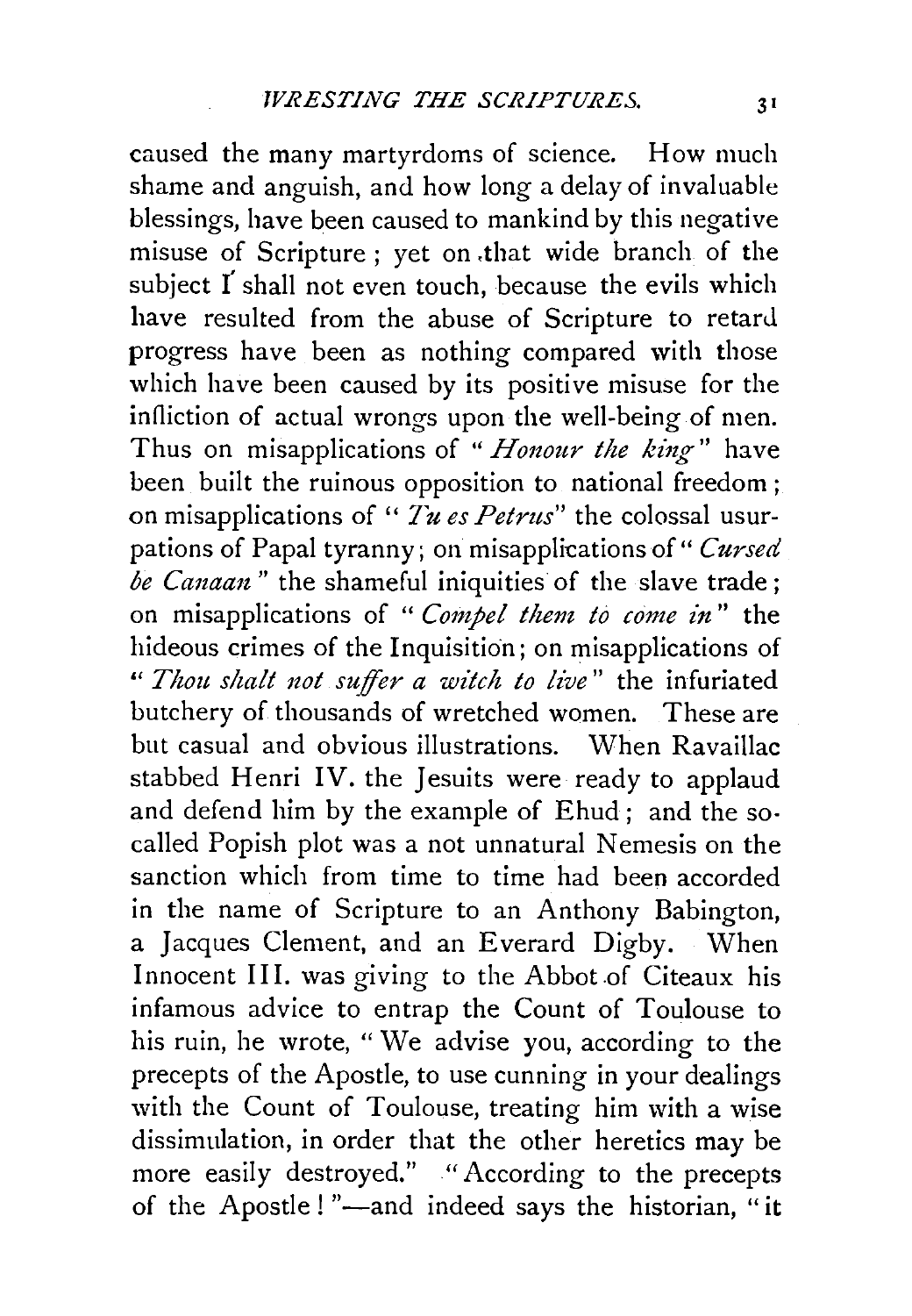is remarkable that when the Roman Pontiffs, especially Gregory VII. and Innocent III., had any pernicious design to recommend, they were lavish in their appeals to Scripture, as if they had studied the Bible merely to find an excuse for sacrilege." I say-I cannot say too strongly-that such methods are totally false; they are to enter a holier sanctuary only to commit a deadlier sacrilege, to stand in the sunlight only to cast a blacker and chiller shadow. I say further that all such methods are fatal to Scripture ; that if anything at all resembling them is persisted in, they will be utterly fatal to the nation's religious life. I say further still that though men have grown more wary to avoid the most grievous applications of this false method, they still theoretically cling to it, and that in consequence thereof to this day-and that in thousands of instances -the Scriptures are abused, as they were in the days of the Fathers, to support false reasoning in morals and bad inferences **in** matters of faith.

**It** would be the duty, then, of one who wrote the story of Scripture interpretation to shew what has been the reason why

The devil can quote Scripture for his purpose;

why it is that

in religion \Vhat damned error but some sober brow Will bless it and approve it with a text, Hiding the grossness with fair ornament?

But I am neither writing, nor even presuming to sketch, what would be the proper mode of dealing with. a subject so important. My only object is to group together under separate heads, or lines of error, a few specimens of misinterpretation, with the humble object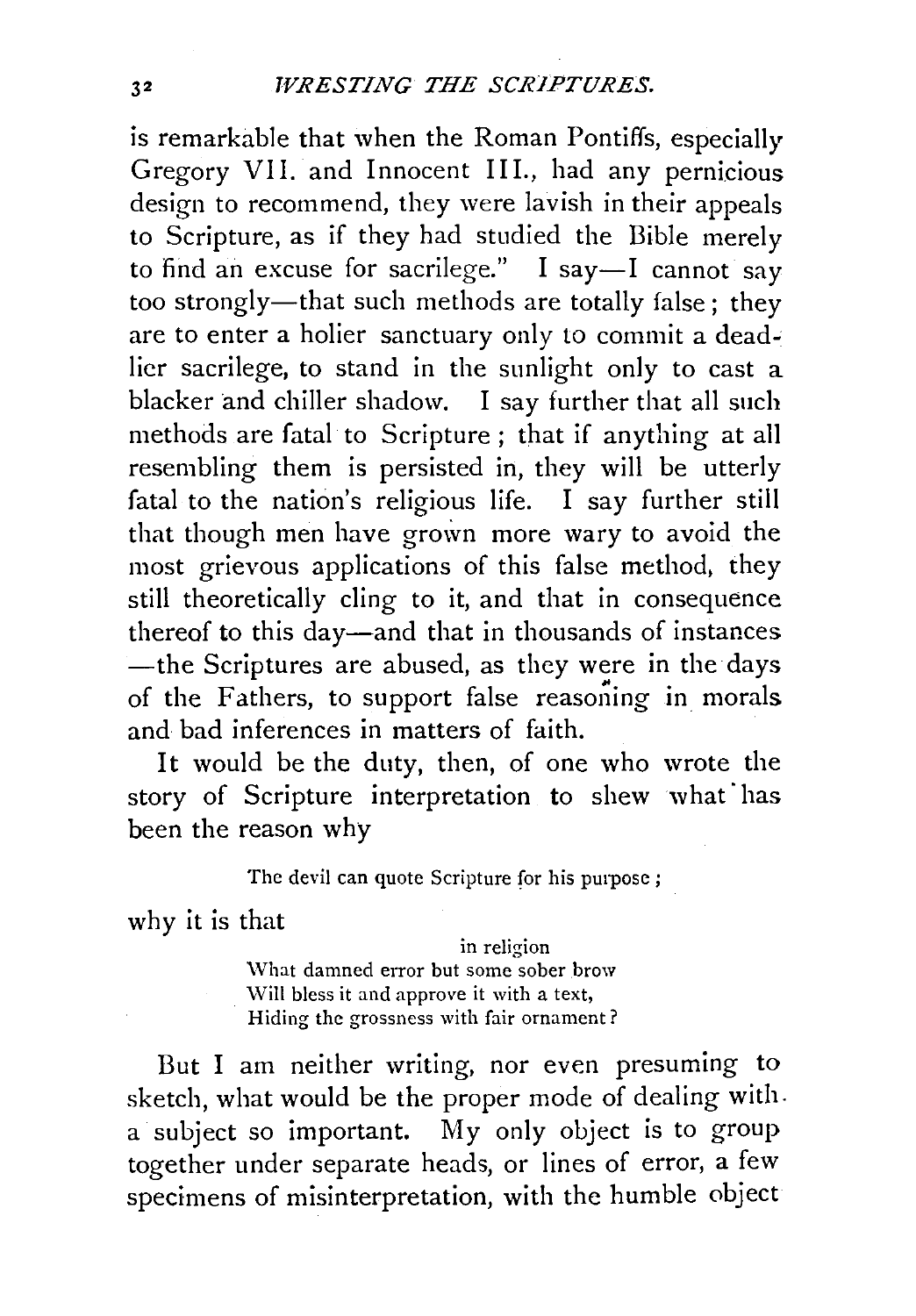of urging the duty of reading the Scriptures with more open and earnest minds; of studying them with deeper carefulness; of employing them-especially when we are endeavouring to refute the opinions of others -- with a more conscientious accuracy, and a stronger sense of the possibility that we may have neither the knowledge nor the wisdom in uncertain matters to interpret them aright.

I. Need I first of all utter a warning against the rash confidence of sheer ignorance ?

No doubt the spread of education will save us from very gross and palpable errors. We shall not be guilty of such blunders as that of the English Archbishop before the Reformation, who argued that the authority of St. Peter and his successors was implied by the name Kephas, because "we all know," he observed, "that Kephas means a head;" or as that of the Book of Mormon, which makes that mythical personage use a compass I know not how many hundred years before its invention, on the strength of "We fetched a compass and came to Rhegium;" or as that of the unlettered Roman Catholics who supposed that " *Mundum super maria posuisti"* (Psalm xxiv. 2) means that God has founded the world "*super Mariâ*" -- on the Virgin Mary; or as that of the ignorant Calvinists, who argue that their conversion requires no repentance for past sins, because " the gifts and calling of God are *without repentance."* Nor are we likely to make such a use of Scripture as that of the friar who preached at the martyrdom of Cranmer and Ridley on the text, "Though I give my body to be burned, and have not charity, it profiteth me nothing;" or as that of the preacher who, at the condemnation of Galileo Galilei, is said to have selected VOL. XII. 3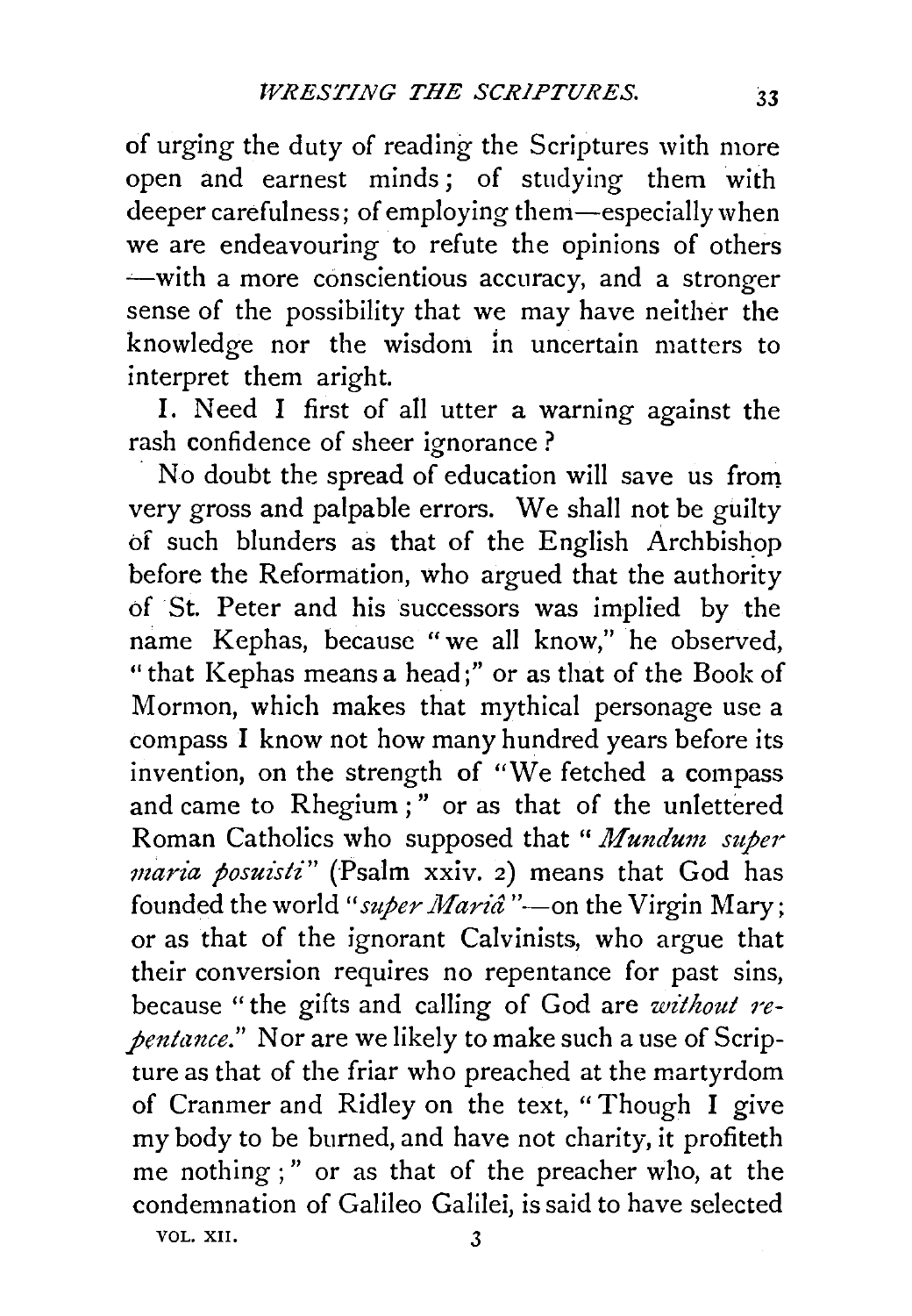as his text, " *Viri Galilaei*, cur statis in coelum respi*cientes?"* Yet it must, I think, be admitted that, from want of care and study, many of us sometimes, and some of us habitually, use Scripture in a way that makes our quotations rise but little above a play on words.

1. First, Christian writers are too often careless even as regards the text.

 $(a)$  Is it not most undesirable to defend certain doctrines by texts of very dubious authenticity? Who has· not heard sermons on Trinity Sunday preached from 1 John v. 7-" the Three Heavenly Witnesses" --although the genuineness of that Verse is no longer defended by a single competent critic?

 $(\beta)$  Is it not still more unwise to insist on dubious. passages as though the belief of them was essential? I remember many years ago to have heard with some pain a sermon on the angel troubling the pool at Bethesda. It contained strong reprobation of any who did not accept the narrative with absolute literalness. It attributed any doubts or difficulties upon the subject, or attempts to give any other colour to it than that of an actual angel literally descending to stir the pool, to an impious and dangerous rationalism. With what feelings must any hearer have listened, how little could any one have profited, who was aware of the extreme doubt which must rest upon the genuineress of that passage! It is omitted by the four great Uncials,  $\kappa$ ,  $B$ ,  $C$ ,  $D$ ; is only inserted in the margin of  $A$ ; is omitted in some of the earlier versions; is marked as spurious in many MSS. ; is full of various readings even in the MSS. which retain it ; contains no less than *seven* isolated usages of word or meaning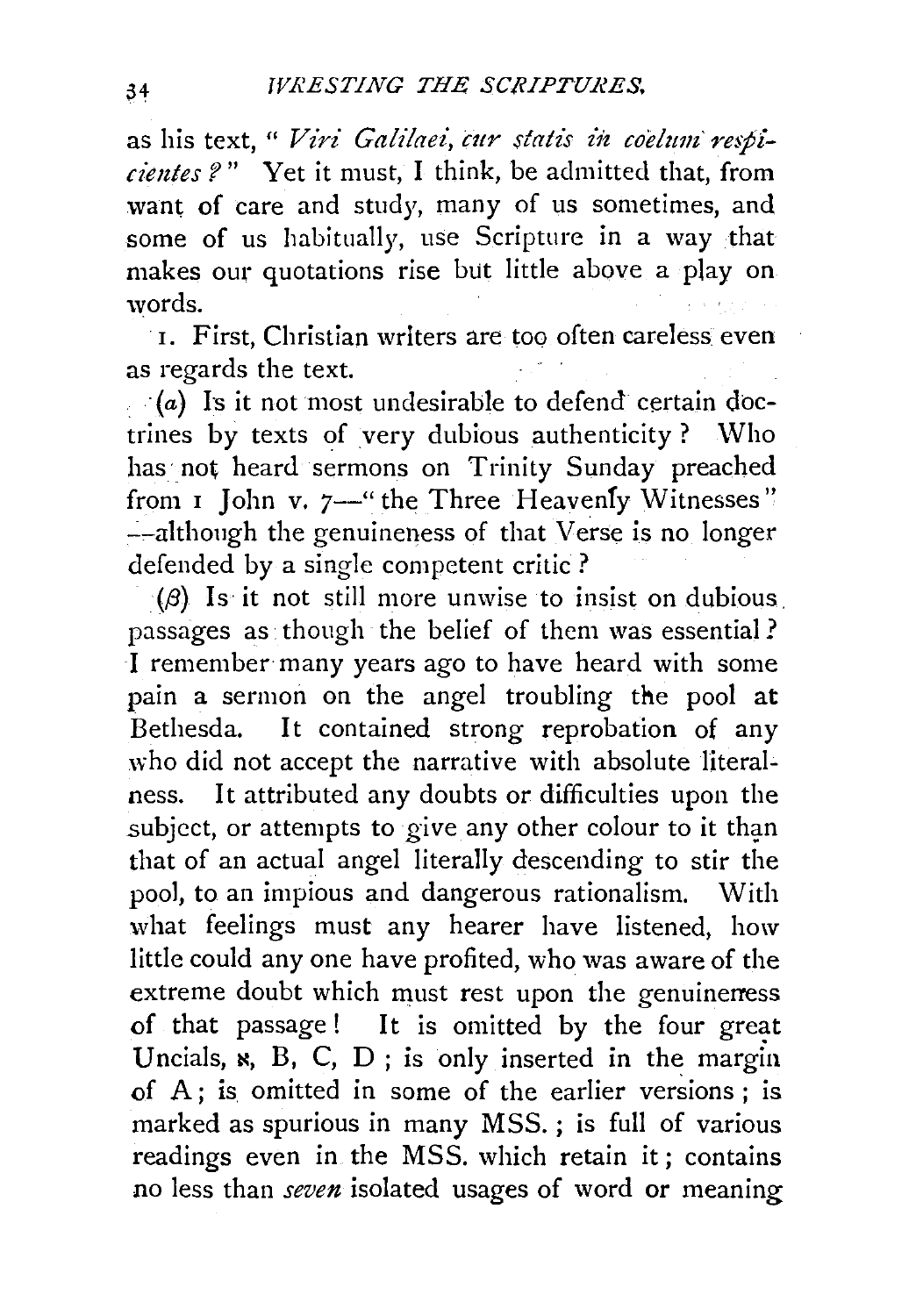in the space of three lines;  $\mathbf{I}$  is quoted by no writer earlier than the fourth century, except Tertullian; and *is* rejected by Tregelles, Tischendorf, *Meyer,* Alford, Lightfoot, and Westcott. A preacher may, after due study, still suppose that the passage is genuine ; but is *l1e* acting fairly towards his hearers if he presses that -conclusion upon them as an infallible conclusion, to *be*  enforced with acrimonious denunciations, and if (which is the common case), without any knowledge or any. study whatever, he assumes an accent of ignorant infallibility in condemning the opposite conclusion ? We ask the question; but we are well aware that, as St. Jerome complains was the case in his day, so now no rustic is so ignorant, no old woman so insane, as not to claim a right, in matters of theology, to reprove even canonized saints whose opinions-and that too in the merest non-essentials-happen to differ from their own. Few spectacles are more saddening than to see. the way in which men and women of the feeblest intellect .and the most absolute want of culture are prepared, .at a moment's notice, to lay down the law on all .religious questions as though they were oracles and all wisdom should die with them-" imposing the senses of men upon the words of God, the special senses of men •upon the general words of God, and laying them upon men's consciences together under the equal penalty of ·death and damnation."

 $(y)$  Again, there can be no doubt that fasting is re--cognized, though nowhere expressly enjoined, in *the*  New Testament; but is it wise for any one to insist upon it from the verses Matthew xvii. 21, or Mark

<sup>&</sup>lt;sup>1</sup> Mr. McClellan, in his Four Gospels, never seems to realize the force of such ~ fact as this.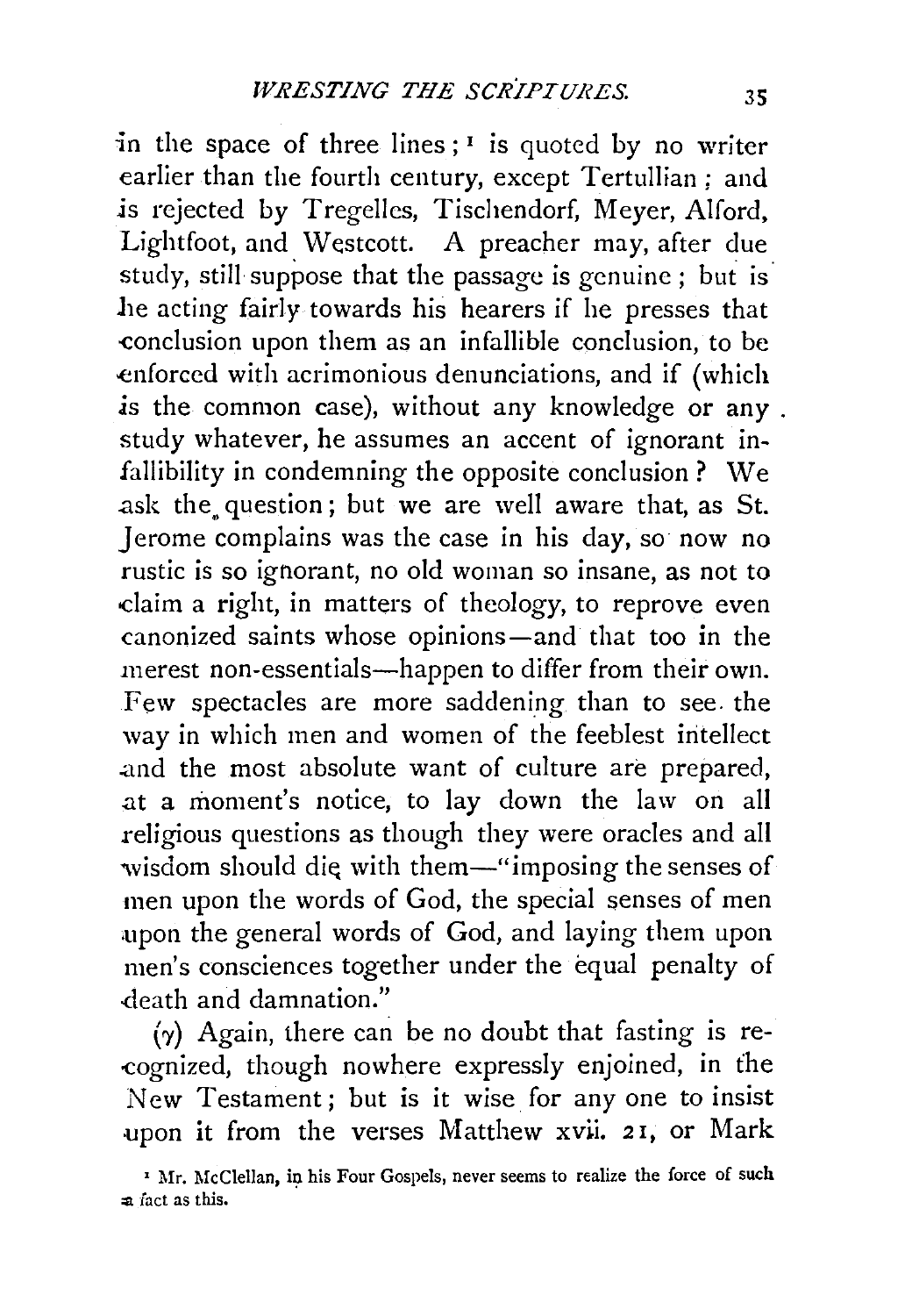ix. 29 : "This kind goeth not out but by prayer and fasting".? Ought not any one who relies on those verses at least to call attention to the fact that thewords "and fasting" are omitted by  $\kappa$ , B, and many of the ancient versions, and that they cannot be relied on? It would be still more unwise to rely on 1 Corinthians vii. 5, beca'use there not only are the words. " and fasting" undoubtedly spurious, but there has. also been a deliberate ascetic tampering with the verbs. and tenses.<sup>1</sup>

(S) Once more, how often has an exultant hope been founded on Revelation v. 10: "And hast made us. unto our God kings and priests, and we shall reign upon the earth "? That hope is justifiable to theutmost, but the bearing of this Verse upon it is much less direct than is supposed. For the true reading is, " And madest *them* (*i.e.*, the four and twenty elders) a. kingdom and priests, and *they* shall reign upon the earth."

2. I need not touch further on the positive duty of considering the text, because, in former numbers of THE EXPOSITOR, an opportunity has been granted me of shewing that it has a bearing on many passages of the extremest importance. But it is of even more importance-for it affects our view of a far larger number of passages-to be wary against founding our conclusions, even when those conclusions are in themselves. just, upon texts of which the *translation* is either positively erroneous or highly uncertain.

Let me throw together a few illustrations, appendingto them only the briefest possible comment. Some of

<sup>&</sup>lt;sup>1</sup> The *xal vnortia* are omitted by  $\aleph$ , A, B, C, D, E, F, G, which also read. σχολάσητε for σχολάζητε, and ήτε for συνέρχησθε.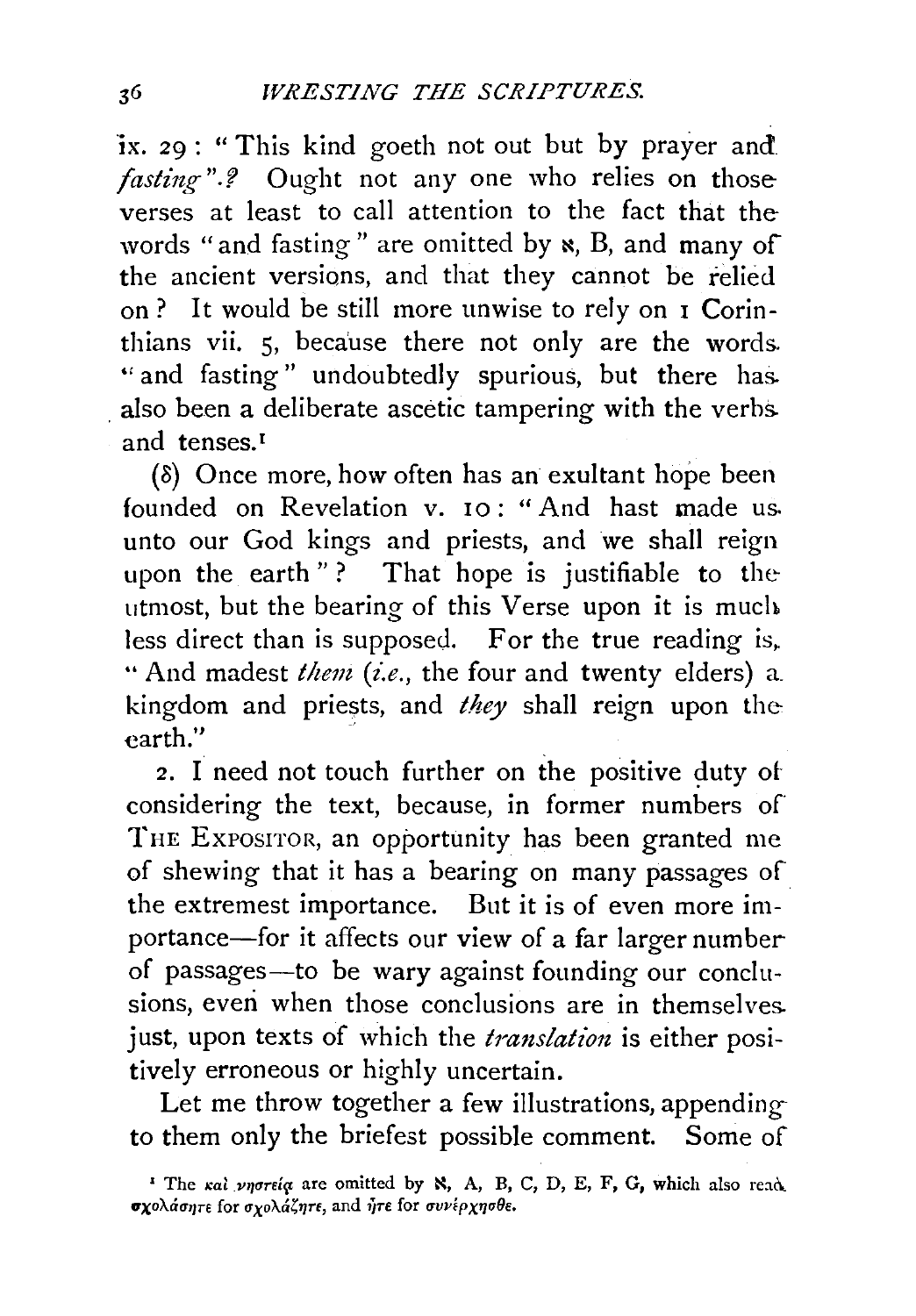these texts have no bearing on Christian faith, but it will be seen at once how sacred are the doctrines which many of them are used to prove; how important therefore it is that we should be on our guard, lest we deduce from any erroneous translation a doctrine which is not true, or rest any indisputable doctrine upon some weak or uncertain base.<sup>1</sup>

(a) Isaiah ix.  $1-5$ : "Nevertheless the dimness shall not be such as was in her vexation, when at the first he lightly afflicted the land of Zebulun and the land of Naphtali, and *afterwards did more grievously afflict her* by way of the sea, beyond Jordan, in Galilee of the nations. . . . Thou hast multiplied the nation, and not *increased the 10y.* . . . For every battle of the warrior is with confused noise, and garments rolled in blood; *but this shall be with burning and fuel of fire.*" The Verses occur in the passage so dear and so familiar to us as the first lesson for Christmas day. What meaning many hearers attach to the words which I have italicized it would be hard to say; but meanwhile the true version is more like this : " For though the land was distressed, it is not now jn gloom. Of old he brought shame on the land of Zebulun and the land of Naphtali; but *in the latter days he hath brought it io honour* unto the way of the sea," &c. Thou hast multiplied the nation, and increased its joy<sup>2</sup> . . . . for *.cv:ny boot of trampling warrior, a1zd the garmmt rolled*  in blood, shall even be for burning, for fuel of fire."

<sup>&#</sup>x27; It need hardly be said that these are only a *few* instances out of many scores which might be adduced.

<sup>&</sup>lt;sup>2</sup> The  $l\bar{\theta}$  is not the negative but the dative of the personal pronoun. A great <()ralor quoted this Verse in the House of Commons during the last session of 'Parliament, and I ventured to tell him that when the new version appeared the text in all probability would stand very differently.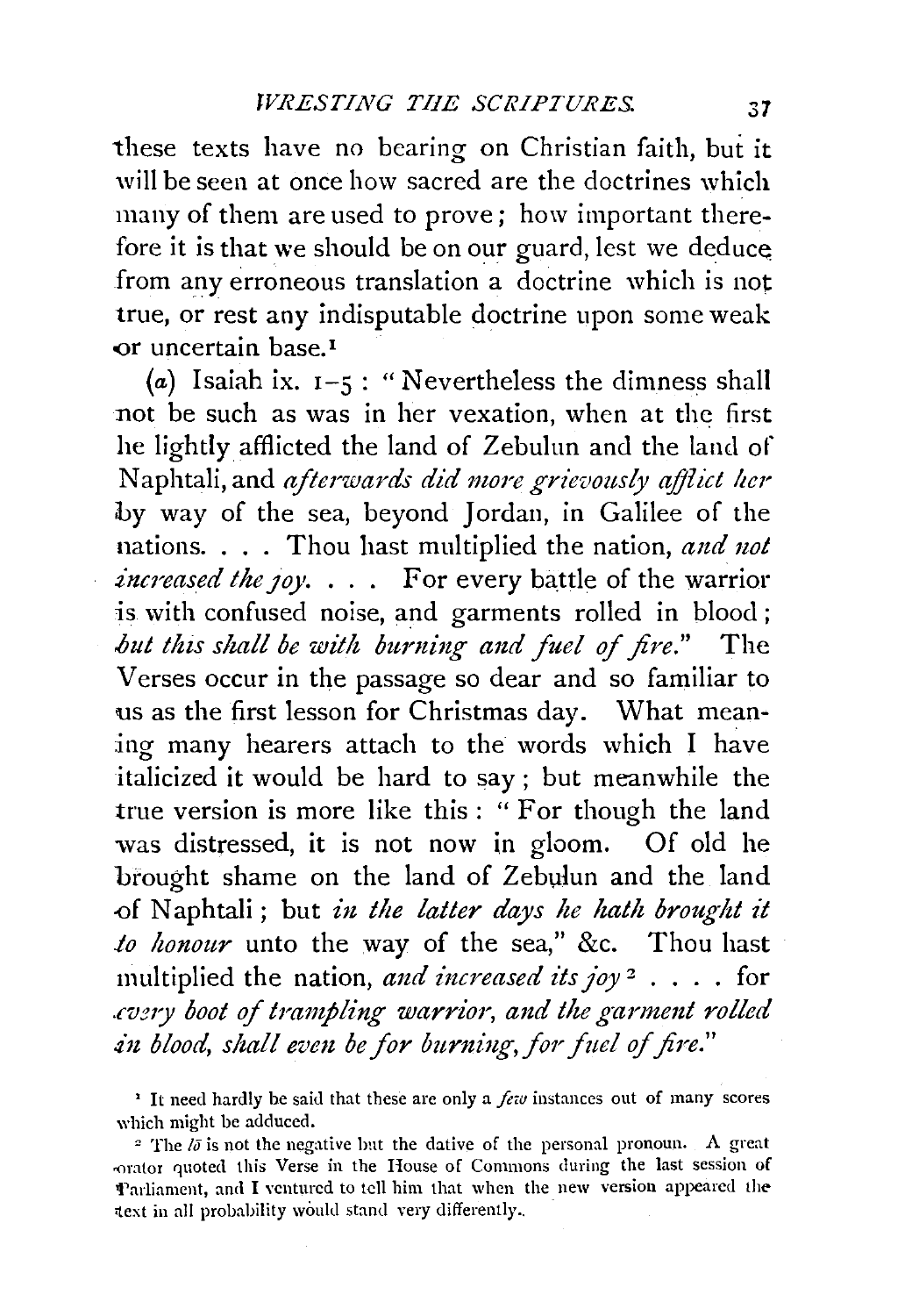(13) Isaiah xxviii. 10: "For *precept 11mst be ttj01r precept; line upon line; precept upon precept; line upon line*; here a little, and there a little." This phrase is. generally used to illustrate the gradual method of the: Divine teaching. The lesson is a perfectly true one ; but these words, so far from being an inspired description of it, are a quotation. from the taunting bitter language of the drunken priests and prophets, who wish to hold up Isaiah's teaching to ridicule. In the originaf they are a striking paronomasia-tsav *la-tsav kav la-kav·*  -adopted to imitate the stammering words of these: drunken deriders. 1

( $\gamma$ ) Psalm ii. 12 : *"Kiss the Son*, lest he be angry." The application of these words to enforce the sacred duty of making our peace with Christ while yet thereis time is perhaps defensible; but it should not be insisted on without the free admission that the Chaldee. Septuagint, Vulgate, Aquila, Symmachus; and all theancient versions except the Syriac adopt the renderings. *"Receive instruction"* and *"·worship pure!J',"* or some: similar paraphrase ; and that it is at least an unexpected phenomenon to find the Chaldee *Bar* used for " Son'" in a Psalm of early date.

( $\delta$ ) Job xix.  $2\zeta$ : "I know that my Redeemer liveth, and that he shall stand at the latter day upon the earth : and though after my skin worms shall destroy this body, yet in my flesh shall I see God. . . ." Perhaps few passages are more frequently quoted. than this to express at once a faith in Christ and a hope of the resurrection ; and for this reason it may be. found carved on innumerable tombs. It is even made

<sup>z</sup> An explanation of this passage by the Editor will be found in an early number of TIIE EXPOSITOR.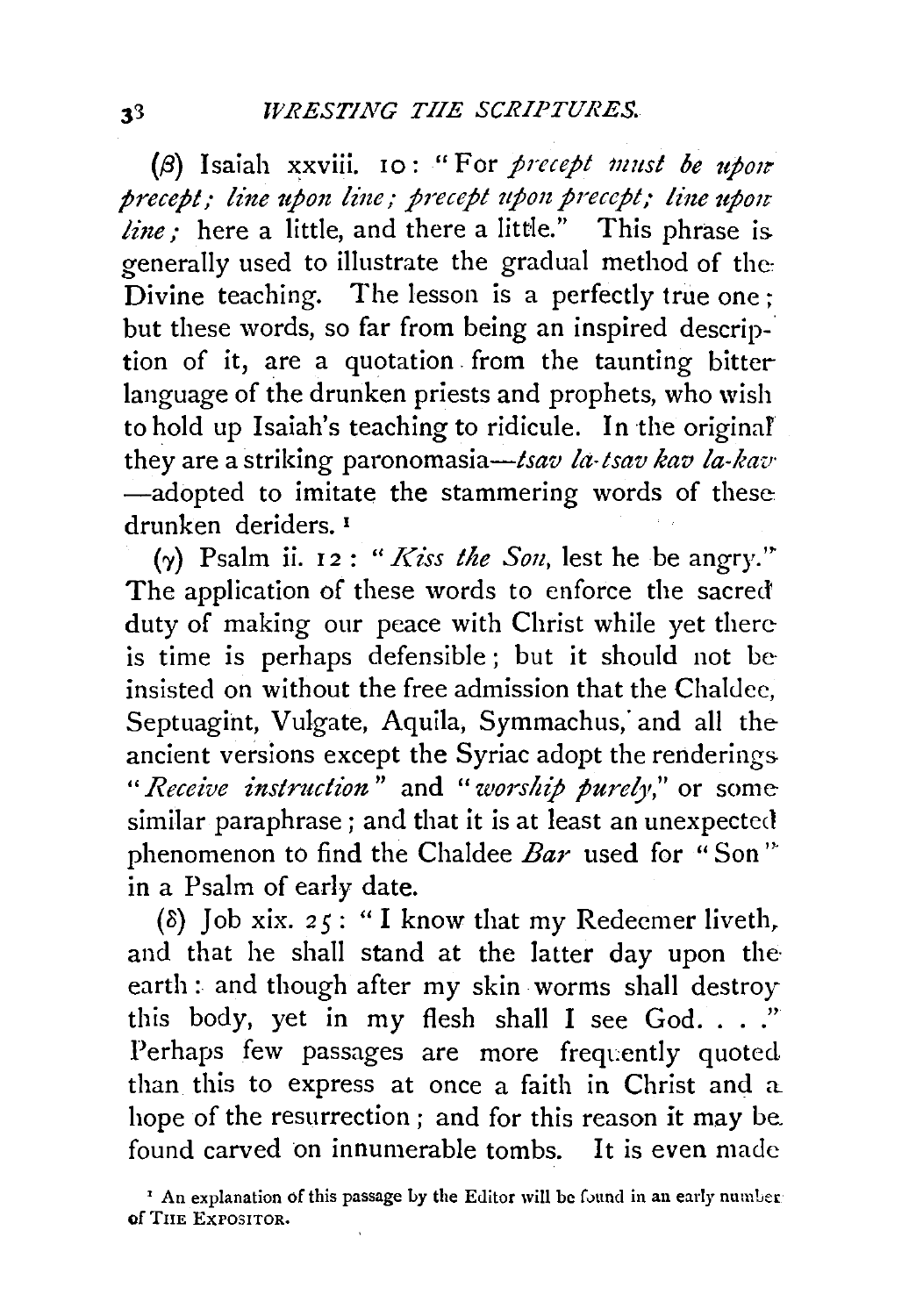to prove in the strictest sense a resurrection of the body. . If such views be maintained from this passage, warning should at least be given that the meaning is highly ambiguous, and that no certain conclusions can be built on the English Version until it has been carefully vindicated from the difficulties with which it is surrounded.<sup>1</sup> That in these words Job does rise above all the doubts which have been haunting him, to ex· press a profound conviction in the vindication which, if not in this world, will be granted to him in some form or other by the justice of God, is undeniable; but to see in this Verse the Christian doctrine of the Atonement and the Christian doctrine of the Resurrection of the body, is to maintain by most dubious arguments truths far too sacred and far too undeniable to be supported by any but the fairest and strongest demonstrations.

It would be endless to multiply instances from the Old Testament. I will proceed to furnish a few examples from the New.

(e) John x.  $16:$  "And there shall be one fold and one shepherd." What our Blessed Lord said was that He had other sheep not of this *fold*  $(a\dot{v}\lambda\dot{\eta})$ , and that these also He must bring, and they would hear his voice ; " and they shall become ONE FLOCK  $(\mu/a \pi o(\mu\nu))$ , one shepherd." Christ never promised that his sheep, even when they were gathered into one flock, should all be penned in one fold. It may be a far more blessed thing that, though forming one flock, their unity should be unity in Him, and not in one corporate re-union. I agree with Canon Westcott that this mistranslation " has been most disastrous in idea

<sup>&</sup>lt;sup>1</sup> The passage is carefully examined in the Editor's pa<sub>1</sub>-er on Job, EXPOSITOR, vol. vii. pp. 326-336.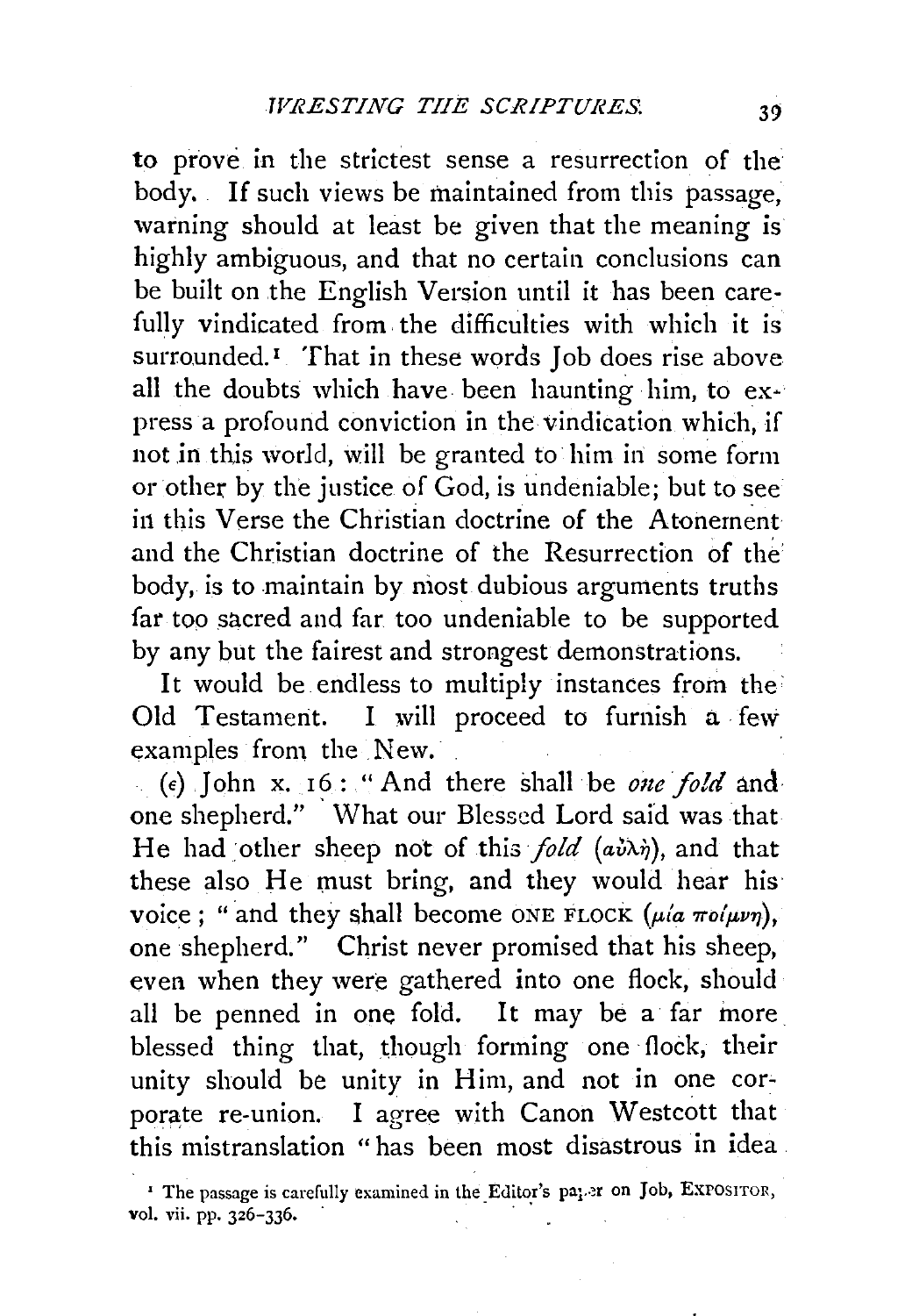and influence." "The obliteration," he adds, "of this essential distinction between 'fold' and 'flock' in many of the later Western versions of this passage indicates, as it appears, a tendency of Roman Christianity, and has served in no small degree to confirm and extend the false claims of the Roman See. . . . It would perhaps be *impossible for any correction now to do away with the effects which a trmtslation undeniably false has produced on popular ecclesiastical ideas.*"

{~) John ~x. 17: *"Touch me not."* This rendering must surely create difficulties in the minds of multitudes of readers; for our Blessed Lord did not reprove the other women who "held him by the feet and worshipped him" (Matt. xxviii. 9), and He actually invited Thomas to handle Him and see. The words really mean, " Cling not to me"  $(\mu \dot{\eta} \mu \dot{\omega} \dot{\alpha} \pi \tau \dot{\omega})$ . He meant that the days were now past for the lingering grasp ot human tenderness, and that He was no longer only the human Friend and Saviour, but the risen and glorified Son of God-something more than eye could see or hand could grasp.

 $(n)$  Acts ii. 47: " And the Lord added to the Church daily *such as should be saved."* Any reader with a Calvinistic bias would at once infer that this Verse lends strong support to the doctrines of election and reprobation. It has even been supposed that the rendering is due to a Calvinistic leaning in our translators. The surmise is indeed erroneous, for a similar misrepresentation is found in many other versions *(e.g.,* the Vulgate and the Rhenish). But undoubtedly it should be rendered "those who were in the way of salvation" (literally, those being saved, *rovs*  $\sigma\omega\zeta_0\mu\zeta\omega_0$ ). The same word occurs in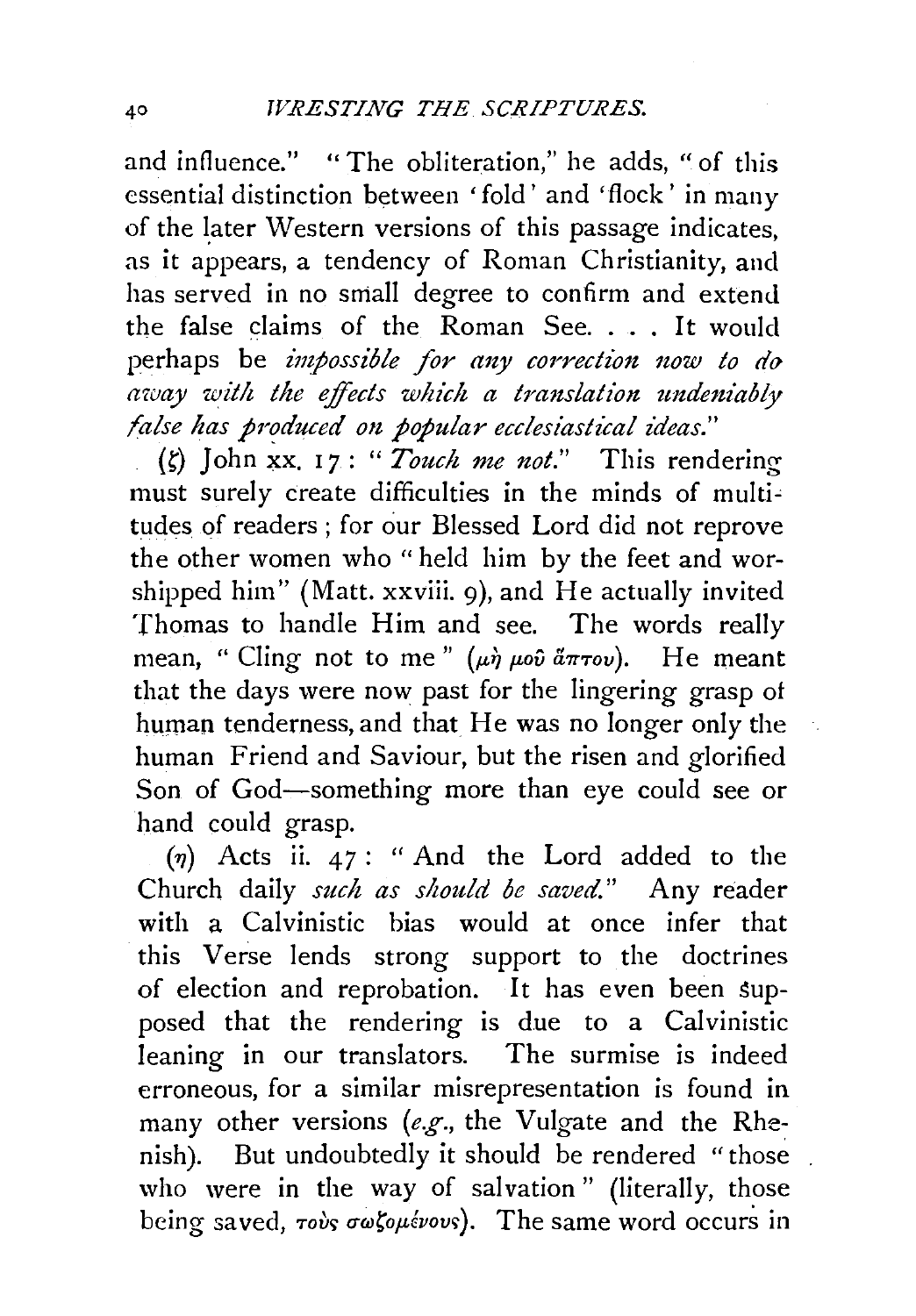Luke xiii. 23, "are there few that be saved?" (*el*  $\partial \lambda/\partial u$  $o$ *i* σωζόμενοι): I Corinthians i. 18, "unto them which perish . . . unto us which are saved" ( $\tau$ oîs  $\hat{a}\pi$ o $\lambda\lambda\nu\mu\hat{\epsilon}\nu$ ois  $\cdots$   $\dot{\eta}\mu\hat{\iota}\nu$   $\tau o\hat{\iota}s$   $\sigma\omega\zeta o\mu\acute{\iota}\nu o\iota\varsigma);$  2 Corinthians ii. 15, " in them. that are saved and in them that perish." Again in Acts xiii. 48, "as many as were ordained to eternal life believed," the highly Calvinistic aspect of the rendering is indeed excusable, but it is certain that the  $\hat{\eta}$ *oav*  $\tau$ *e* $\tau$ *a* $\gamma$  $μένοι$  (as in Chap. xx, 13, οὕτως γάρ ήν διατεταγμένος, "for so had he appointed," and often in Josephus) has a quasimiddle sense, and means "as many as were *disposed*  for eternal life," as it is rendered in the Syriac version. But in two other passages it may be feared that the turn given to the translation is really due to theological preconceptions: one is Matthew xix. II, where "all men *.cannot* receive this saying" ought to be rendered, "all men *do not* receive (ov  $\chi \omega \rho \omega \tilde{\sigma} \sigma \nu$ ) this saying;" the other is Galatians i.  $18$ , where "I went up to Jerusalem to *see* Peter" ought in *all.fainzess* to be, "I went up to Jerusalem to *visit (ιστορήσαι*) Kephas," even if we do 11ot admit a stronger word.

( $\theta$ ) The instances in which our great and good translators have thus been unable to resist dogmatic bias are very few; but I Corinthians xi. 27, "Whosoever shall eat this bread, *and* drink this cup," is probably one of them. There can hardly be the shadow of a doubt that in using *"and*" they were influenced by an unfortunate and unfaithful timidity, "because they were anxious about the use made of the verse by the Romanists in the argument against communion in both kinds." But the first requirement in translators is absolute faithfulness, and  $\hat{\eta}$  can never mean anything but "or." In the verses which follow, the saddest and most untenable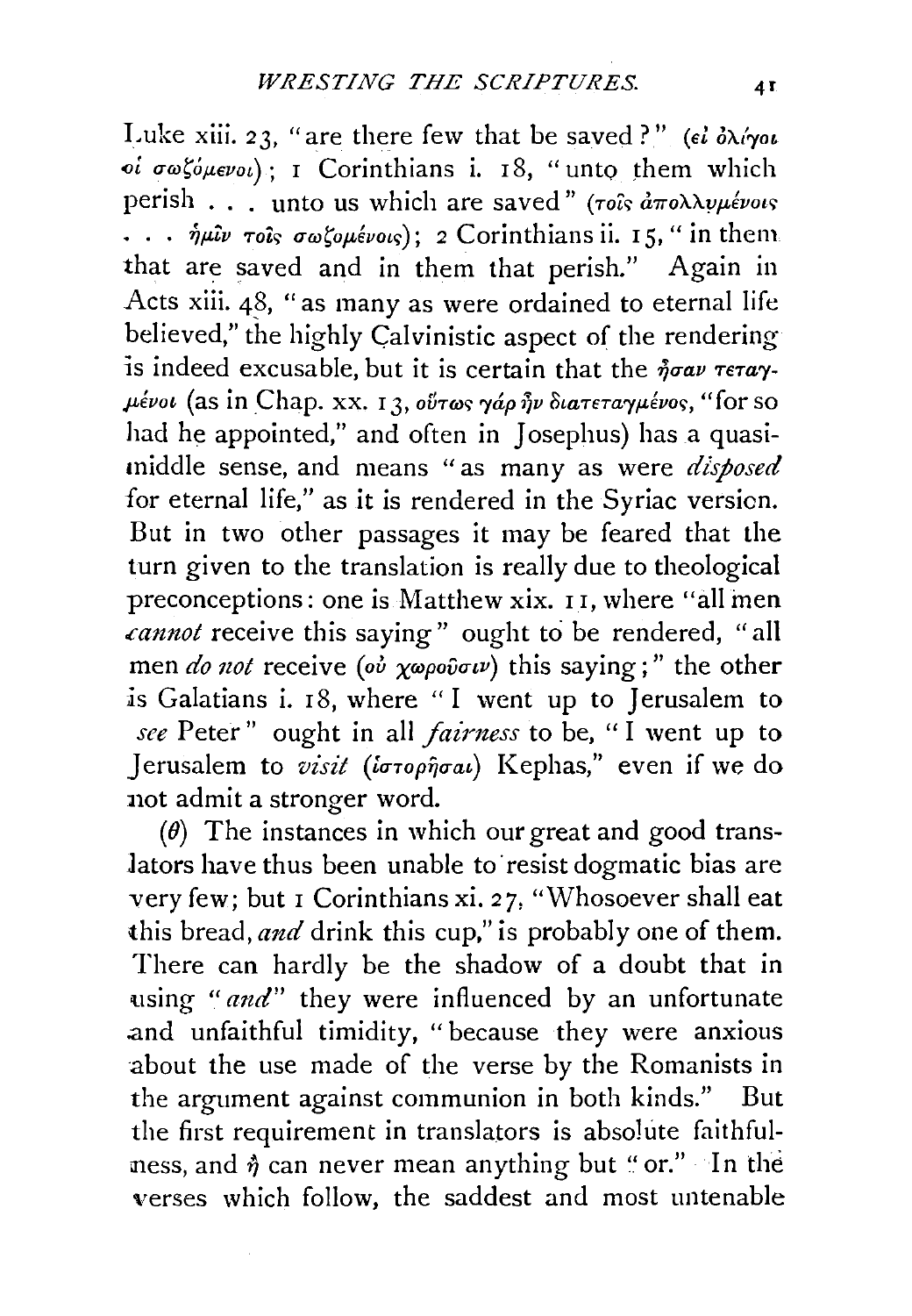conclusions have arisen, both from the wholly unauthorized rendering "damnation" for "judgment," and from the total obliteration of the distinction between the three words,  $\kappa \rho / \mu a$ ;  $\delta \iota \alpha \kappa \rho / \nu \epsilon \iota \nu$ , and  $\kappa \alpha \tau \alpha \kappa \rho / \nu \epsilon \iota \nu$ . Thus the true and deep lesson of the passage is lost; for that lesson briefly is, that if a man does not "test" himself *(δοκιμαζέτω)* before eating the bread and drinking of the cup, he eats and drinks *judgment* ( $\kappa \rho/\mu a$ ) upon himself by not *discerning (Stakplvov)* the Lord's. body, "for if we had *discerned* ourselves we should not have been *judged,* but in being judged we are being educated  $(\pi a \delta \epsilon \nu \acute{\omega} \mu \epsilon \theta \acute{a})$  by the Lord that we may not be. *condemned* (κατακριθωμεν) with the world."

(t) John i. 51 : *"Hereafter* ye shall see heaven open. and the angels of God ascending and descending upon. the· Son of man."· This is one of the instances in which a careless reader may be misled by an English. archaism to miss the entire force of the passage. ~'Hereafter" does not mean "at some future time,'~ e.g., on the last day, but it means "from this time *forth*," as in our prayer "that we may hereafter live a. righteous, sober, and godly life." Further, the  $d\pi$   $d\rho\tau\iota$ is not certainly genuine, for it is omitted by  $\kappa$ , B, L, by many of the ancient versions, and by some of the early Fathers.

Another instance of misleading archaism is-

 $(k)$  Matthew vi. 34 : "*Take no thought* for the morrow." The translation here is perfectly correct, because in older English "thought" was used in the sense of "anxiety," as when Lord Bacon says that Hawis, an alderman of London, "dyed with *thought* and anguish.'~ But this usage has long become obsolete, and hence the verse is now. constantly used to support an in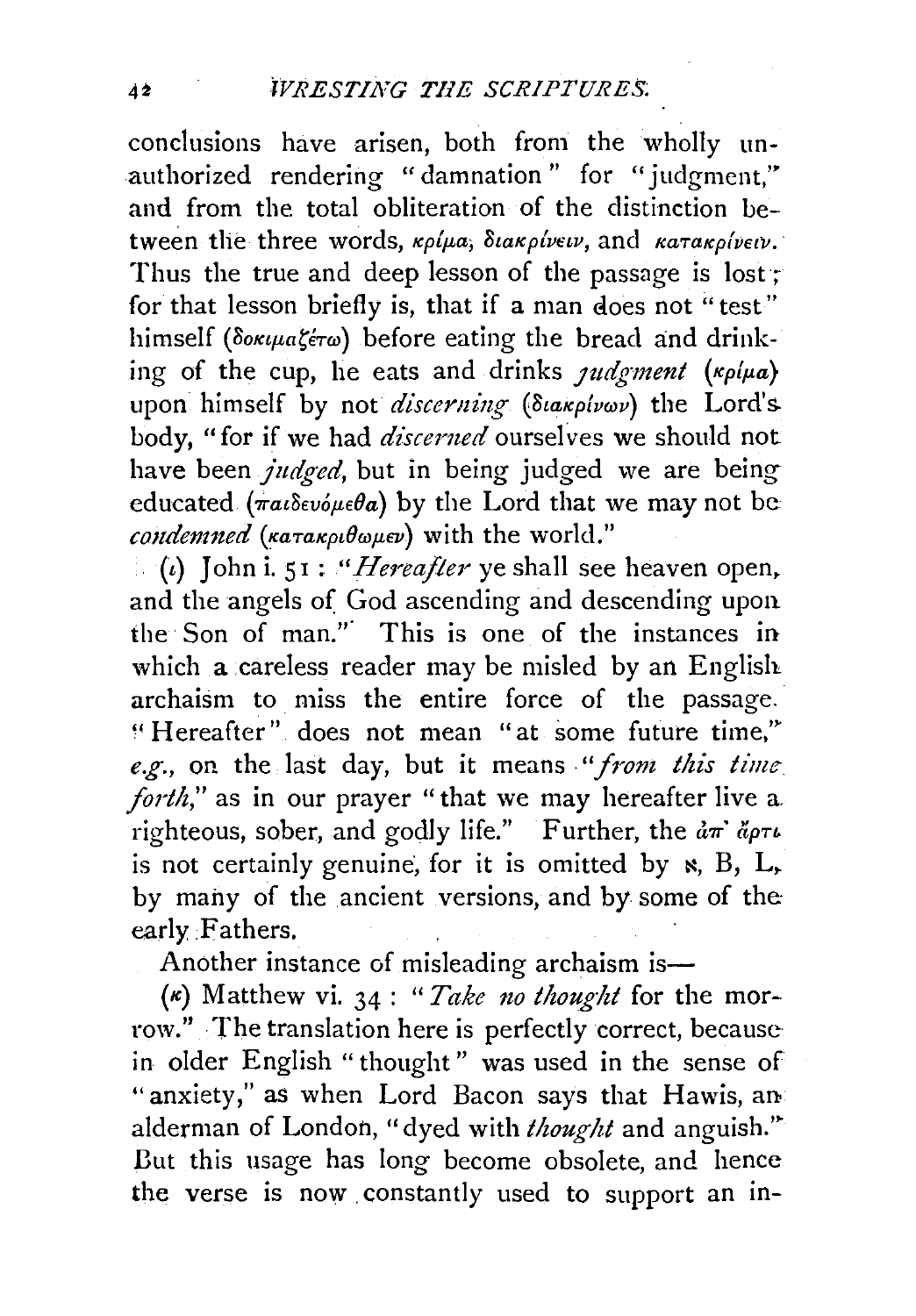difference to the commonest laws of prudence, which, except so far as it is excusable from ignorance, would be positively immoral. To take thought for themorrow is a clear duty ; what is forbidden is want of faith and over-anxiety ( $\mu\dot{\eta}$   $\mu\epsilon\rho\iota\mu\nu\eta\sigma\eta\tau\epsilon$ ) respecting it.

( $\lambda$ ) Matthew xxv. 8 : "Our lamps are gone out." The words might be quoted to prove that it is possible for a man even in.this life to fall into a state of *hopeless* reprobation. But the tense of the original is the present, and the meaning is, " our lamps are burning low (σβέννυνται), are being quenched."

 $(\mu)$  2 Corinthians v. 11: " Knowing therefore the *terror* of the Lord we *persuade meu."* Perhaps. no text is more frequently used than this as the prelude to, and excuse for, I know not what lurid and apocalyptic menaces of wrath. It needs but a study of the context to shew that the meaning of the passage simply is that St. Paul is appealing against human charges of insincerity to the judgment of God, and saying, that while he attempts in the fear of God to persuade men of his own integrity, he has no need to persuade God of it, because to God his heart is. already manifest.

(v) Philippians ii. 10: "That *at the name of Jesus* every knee should bow." This verse is commonly urged in defence of the practice of bowing the head whenever the name of Jesus is mentioned. But the rendering is wholly untenable. It is not " $at$ ," but " $in'$ " the name of Jesus, and St. Paul is speaking of the exaltation of Jesus in order that *all* prayer may be offered *in his name*.

(e) Philippians iv. 5: "Let your *moderatiou* be known unto all men." This verse is constantly ad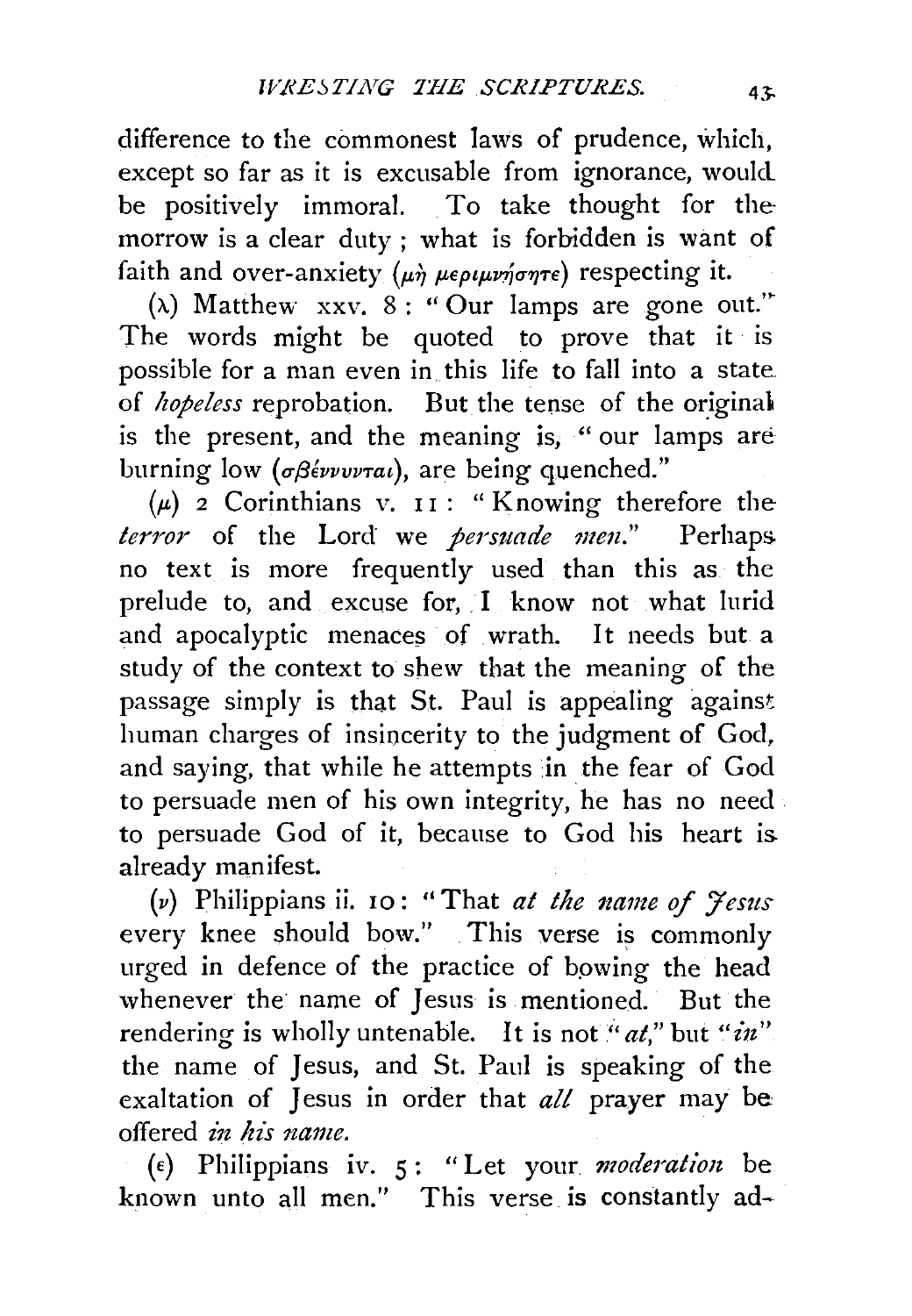-duced, and was recently adduced in an elaborate paper, as an argument against total abstinence, and in favour of what is called "moderate drinking." It is needless to point out that the Greek word for "moderation" is  $\tau$ <sup>o</sup>  $\epsilon$ <sup>*πιεικές*, and means reasonable dealing or *considera*-</sup> *tion for one another.* 

(o) Ephesians iv. 32: "Even as God *for Christ's sake* hath forgiven you." It would perhaps be hard to overestimate the effect which has been produced by this verse upon popular theology. It has probably had more effect than any passage in stereotyping the dangerous forensic aspect which has been thrust upon the divine mystery of the Atonement. And considering the immense dissemination of the phrase, it is little short of startling to find that such a phrase as God forgiving us "for Christ's sake" does not once occur in the New Testament, and that indeed the words "for Christ's sake" in this sense are not found. No doubt such a use of words, duly and reverently explained, may be supported by inference from other passages of Scripture, but it is undesirable to put in the very forefront of our theology expressions which are not directly Scriptural, and I need not pause to tell the reader that the true translation, "even as God *in Christ* forgave you," conveys in itself a very different range of thoughts.

{1r) Hebrews ii. 16 : *"He took on him the seed of Abraham."* The true rendering of course is, "For it is not angels that he helpeth, but he helpeth the seed of Abraham."

( $\rho$ ) Hebrews vi. 6: "[It is impossible] . . . if they shall fall away, to repew them again unto repentance." Here again the English translators have been sus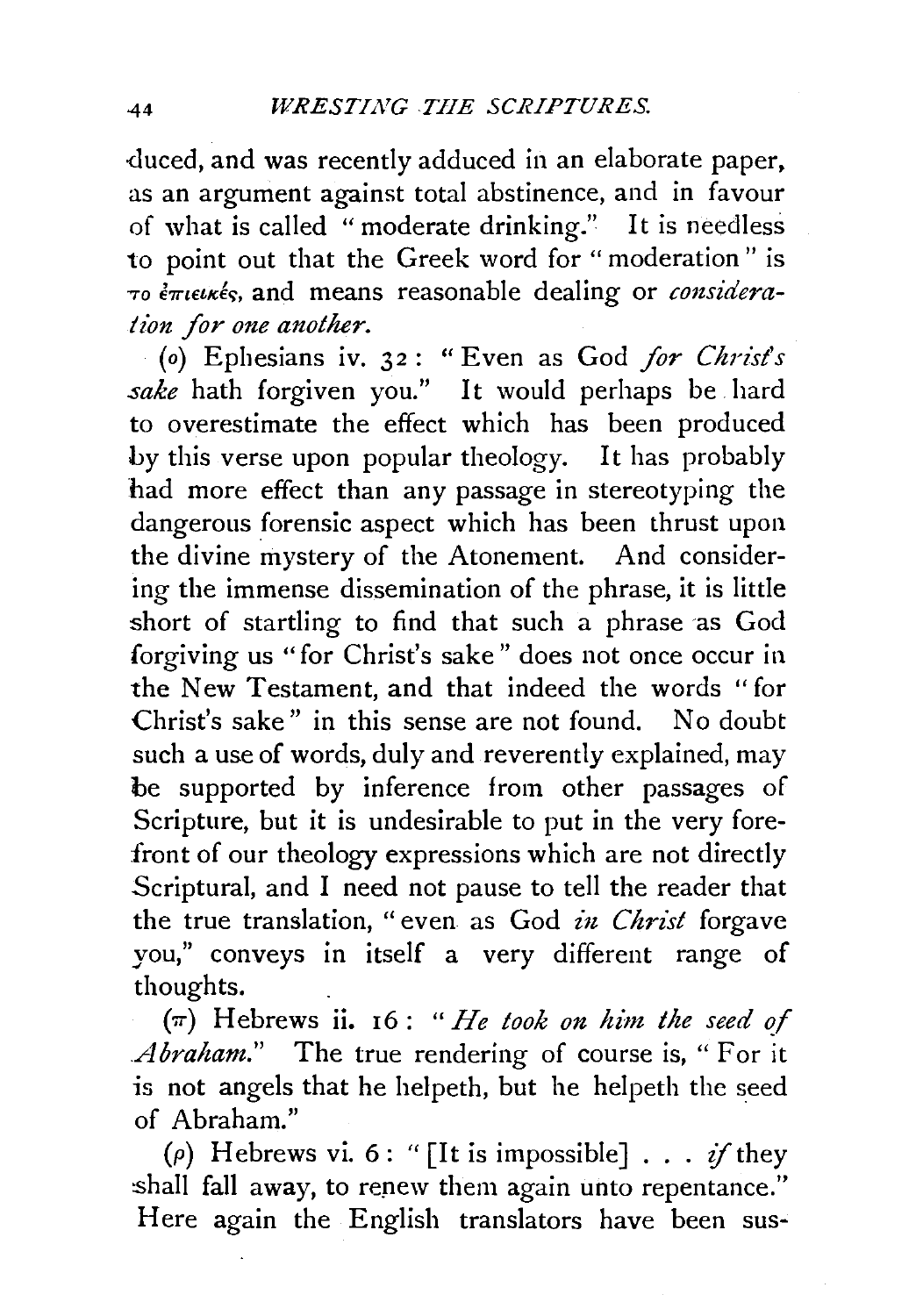pected, and happily without justice, of bending their version in favour of Calvinistic views. The translation is nevertheless wrong. It is not *"if* they shall fall away," but "on their falling away" ( $\pi a \rho a \pi \epsilon \sigma \omega r a s$ ).

(a-) Hebrews x. 34: *"Knowing in yourselves* that ye have in heaven a better and an enduring substance." Although no erroneous doctrine is drawn from these words, how much do we lose by their rendering! The words refer not to the *future* hope, but to the *presmt fruition* of heavenly and permanent happiness. The  $\epsilon \nu$ *ovpavoic;* is omitted by some good MSS. and versions, but whether omitted or received, the lesson of the verse is that God's saints recognize even now and here " *that they have for themselves* a better possession and an abiding."

( $\tau$ ) Hebrews xii. 17: "He *found no place of repentance*, though he sought it carefully with tears." This verse was, we are told, to John Bunyan during his early struggles "like a flaming sword, barring to him the way of the tree of life." Now if the verse had the meaning which he gave to it-if, that is, it implied that it is possible for a man earnestly to seek ( $\epsilon \kappa \zeta \eta \tau \eta \sigma \alpha s$ ) with tears for repentance, and yet not find it-it would not only be the most powerful inducement to despair, but would run counter to the whole meaning of the Gospel message. But no such meaning necessarily attaches to the verse, and indeed Christendom in general has been united in setting it aside. St. Chrysostom and many eminent commentators make it mean, "found no room for repentance," *i.e.,* for change of purpose, in his father Isaac; others, like Zwingle and Beza, refer it to the vain attempt to change the mind of Jacob. Others again, making the clause "for he found no room for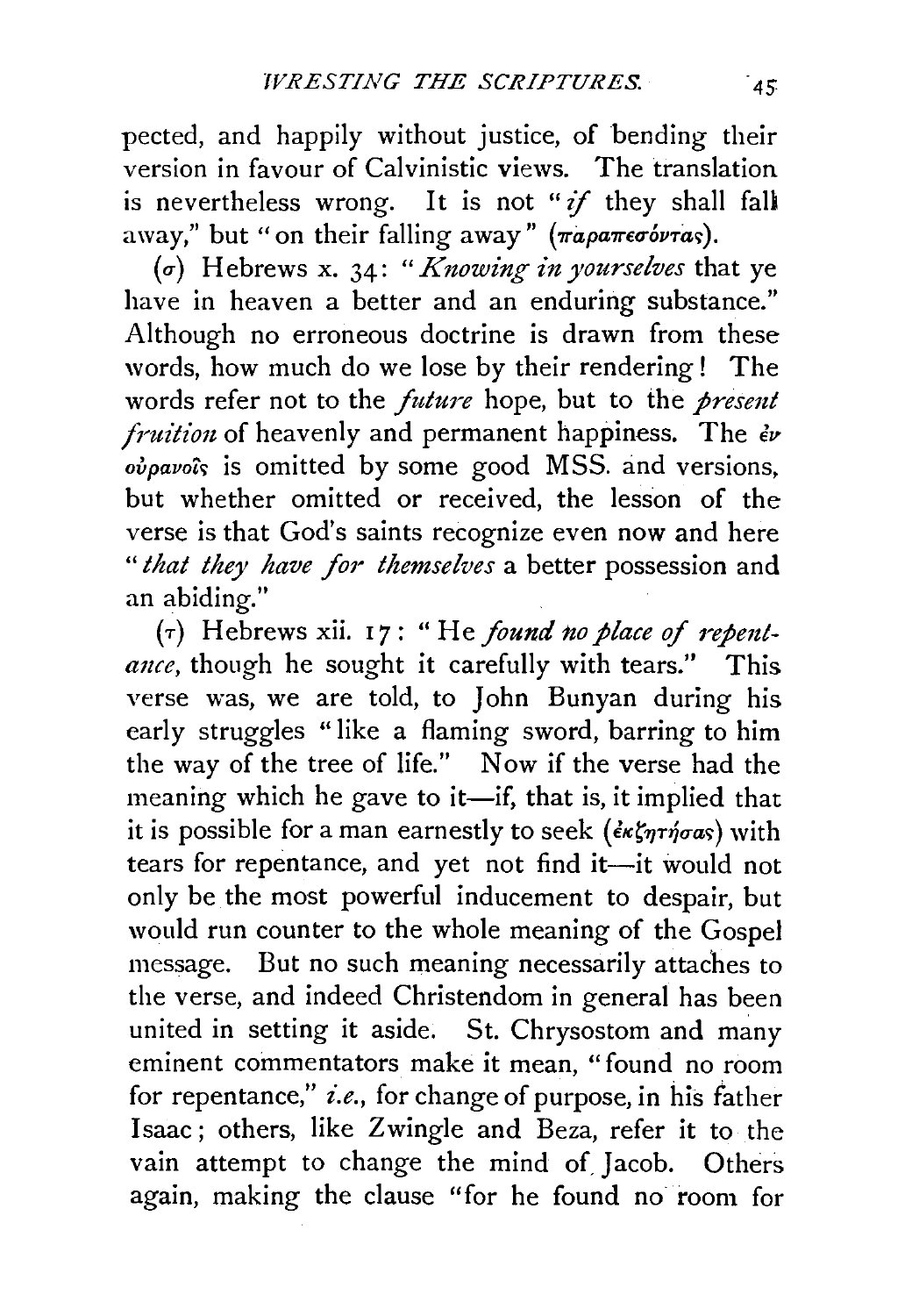a change of purpose" parenthetical, refer it  $(avr\n)$ to the *blessing- (d/'Aoylav)* which he could not regain though he was passionately desirous to do so. What-<br>ever view be adopted, it is certain in any case that the "repentance" which he did not find is *not* (as Theodore of Mopsuestia said more than a thousand years ago) ·the repentance which leads to the forgiveness of sins, but such a repentance as might have led to the restoration of the theocratic blessing. Earthly consequences are indeed often irrevocable ; but so far from closing the gate of repentance and remission of sins to any penitent sinner, it is the very object of Christ's life and death to fling it wide to all who would enter it.

These instances are, I think, more than sufficient to serve as specimens of the manner in which, and of the extent to which, many have been led astray by the neglect even of textual and grammatical considerations. In some of these instances—e.g., in the case of John x.  $16$ ; I Corinthians xi. 27-29; Ephesians iv. 32—the .correction of the translation has had scarcely any effect in modifying the views to which by way of inference the erroneous renderings have led. But even in the other instances which a student may multiply for himself to almost any extent, have we not seen enough to shew us how possible it is to use in a careless and conventional manner the Book which we profess to regard as containing the oracles of God? It is a very grievous thing to build mistaken inferences in theology upon the inaccuracies of an authorized version. Even this has been done to a very large extent; but what I have especiaJly desired to illustrate is the evil of illustrating and supporting even true and sacred conclusions by untenable translations. A church which is built